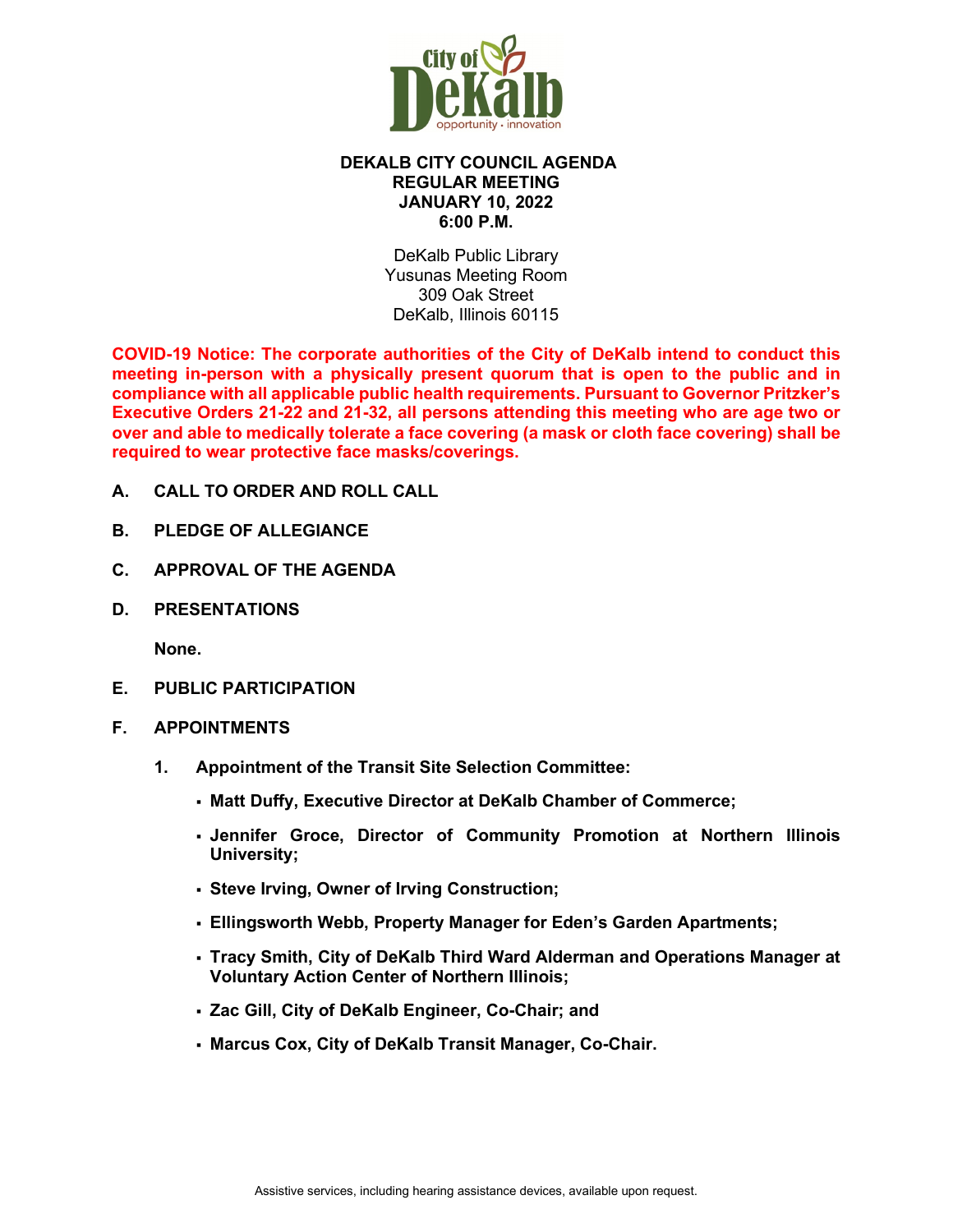# **G. APPROVAL OF THE MINUTES**

- **1. Minutes Submitted by the City Clerk – None.**
- **2. Minutes Submitted by the Recording Secretary.** 
	- **a. [Minutes of the Regular City Council Meeting of December 13, 2021.](https://www.cityofdekalb.com/DocumentCenter/View/13395/2-121321-Regular-Minutes-FINAL)**

#### **H. CONSENT AGENDA**

- **1. [Accounts Payable and Payroll through December 27, 2021, in the Amount of](https://www.cityofdekalb.com/DocumentCenter/View/13396/3-APP-122721)  [\\$7,441,329.52.](https://www.cityofdekalb.com/DocumentCenter/View/13396/3-APP-122721)**
- **2. [Accounts Payable and Payroll through January 10, 2022,](https://www.cityofdekalb.com/DocumentCenter/View/13397/4-APP-011022) in the Amount of [\\$1,461,704.02.](https://www.cityofdekalb.com/DocumentCenter/View/13397/4-APP-011022)**

## **I. PUBLIC HEARINGS**

## **1. Public Hearing on the City's 2022 Annual Action Plan One Year Use of Funds Under the Community Development Block Grant (CDBG) Program.**

City Manager's Summary: This public hearing invites public comment on the City's 2022 Annual Action Plan which is consistent with the five-year CDBG Consolidated Plan that provides a unified vision for addressing housing and community development needs. Development of the plan is a collaborative activity between the City and our local community; it creates the opportunity for citizen participation in setting long-term CDBG Five-Year strategies and annual actions to meet priority needs. On February 10, 2020, the City Council approved the CDBG Five-Year Consolidated Plan for the period 2020-2024. The 2020 Annual Action Plan that was also approved at that time was amended twice during the 2020 program year to add additional CDBG-CV (coronavirus) funds that were granted to the City by the CARES Act to prevent, prepare for, and address needs that were a result of the coronavirus pandemic. In 2021, an additional \$426,770 in CDBG funds was received to fund the second year of the Five-Year Consolidated Plan.

For the new Program Year of April 1, 2022 – March 31, 2023, the City will receive an estimated \$400,000 in CDBG Entitlement funds. The Department of Housing and Urban Development (HUD) allows grantees to approve an Annual Action Plan using an estimated grant amount because the actual allocation is not yet known. The attached Action Plan describes the proposed uses of the new funds based on the estimated grant amount and will be updated to reflect the actual grant amount when the allocation notice is received from HUD.

The [attached chart](https://www.cityofdekalb.com/DocumentCenter/View/13398/5-PH-Notice---2022-CDBG) details the proposed uses of the new CDBG Entitlement funds plus all unspent carryover funds. It does not include the CDBG-CV funds which are tracked separately due to the restrictions on their use. Funds from prior years are already committed to projects and are not available for other uses with the exception of the funds that are being used for housing rehabilitation. These funds are unallocated and are being designated for this use in 2022.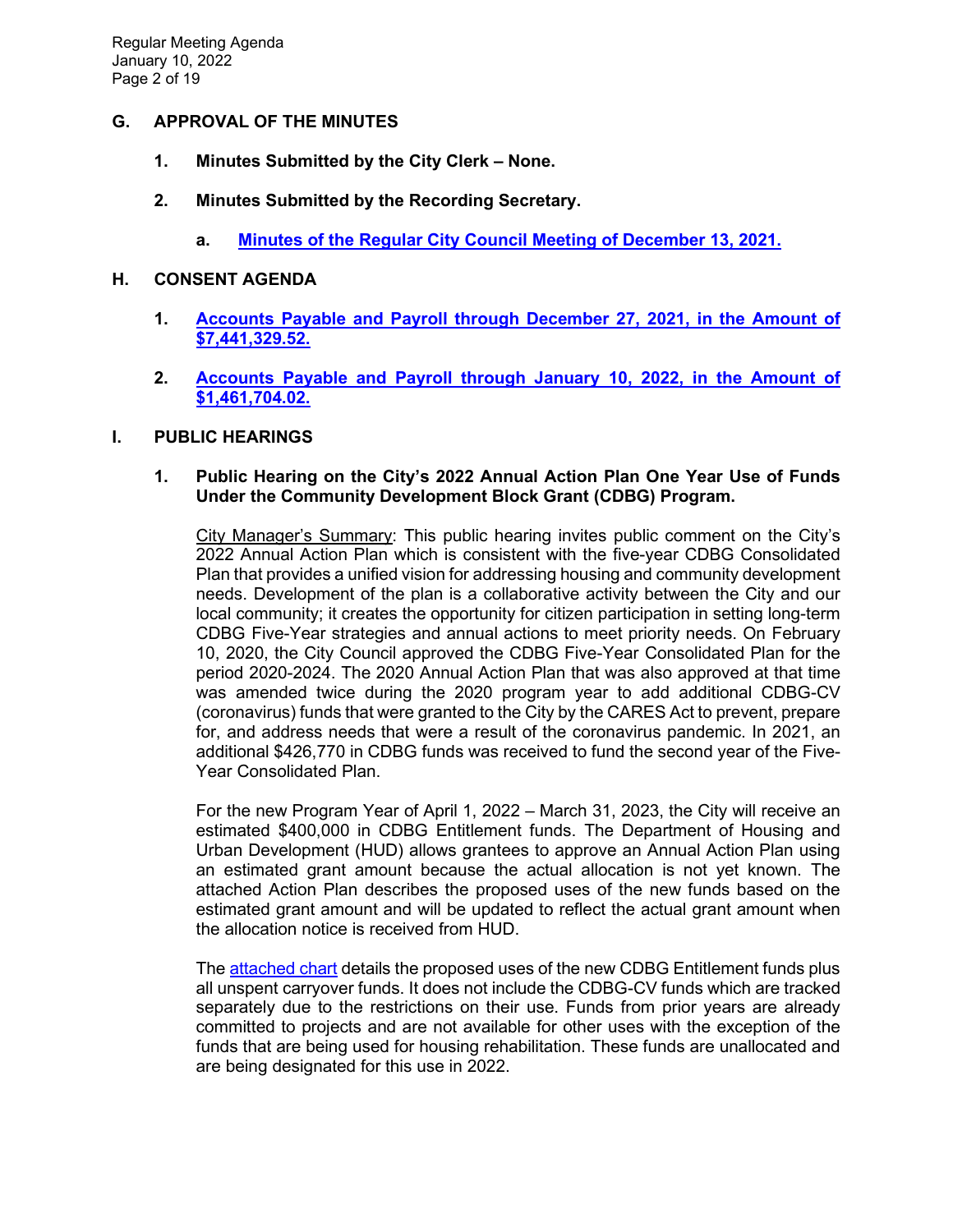#### **J. CONSIDERATIONS**

**None.**

- **K. RESOLUTIONS**
	- **1. Resolution 2022-001 Authorizing a Funding Agreement with the DeKalb County Economic Development Corporation (DCEDC) in the Amount of \$35,000 for Economic Development Services from January 1, 2022, through December 31, 2022.**

City Manager's Summary: The FY2022 City Budget that was approved on December 13, 2021, set aside \$35,000 (Community Development: 100-40-41-63700) in support of the DeKalb County Economic Development Corporation. The City of DeKalb was a founding member of the DeKalb County Economic Development Corporation in the late 1980s and has significantly benefited from the agency's business attraction and retention efforts ever since. DCEDC is the strategic planning arm of the DeKalb County government and continues to be a vital clearinghouse for business prospects and commercial brokers interested in development sites in our community and our planning area. The DeKalb city manager is automatically a member of the agency's executive committee, and the DeKalb mayor is an ex-officio member of the board of directors.

The corporation's role as an initial point of contact for industrial and commercial prospects is very valuable, as in the case of the recent Ferrara, Facebook, and Amazon projects. The organization's ongoing administration of the DeKalb County Enterprise Zone and its surveys of DeKalb County's labor market and business activity are also very important. Long-range planning in concert with all county communities continues (the DeKalb County Thriving and Branding initiatives) and the City substantially benefits from the comprehensive data it generates.

**City Council approval is recommended.** *[\(click here for additional information\)](https://www.cityofdekalb.com/DocumentCenter/View/13399/6-Res-2022-001)*

**2. Resolution 2022-002 Authorizing a FY2022 Tourism Agreement with the DeKalb County Convention and Visitors Bureau in the Amount of \$35,000 for Tourism Activities from January 1, 2022, through December 31, 2022.** 

City Manager's Summary: The FY2022 City Budget that was approved on December 13, 2021, also set aside \$35,000 (Community Development: 100-40-41-63700) in support of the DeKalb County Convention and Visitors Bureau. In the context of tough budget decisions early in 2019, the Council thought it was necessary to "right size" the city government, and felt it was appropriate to reduce the annual funding for the CVB from \$50,000 to \$40,000. The FY2020 City Budget further reduced the City allocation to \$35,000 and the FY2021 Budget sustained this level of funding.

It should be noted that each municipal dollar is matched by a dollar from the Illinois Office of Tourism to support such events as the biannual IHSA high school football championships and IESA state wrestling championships. These prime events have landed in DeKalb in alternate years since 2013. The CVB markets these and other events in DeKalb County through a variety of media, including the annual DeKalb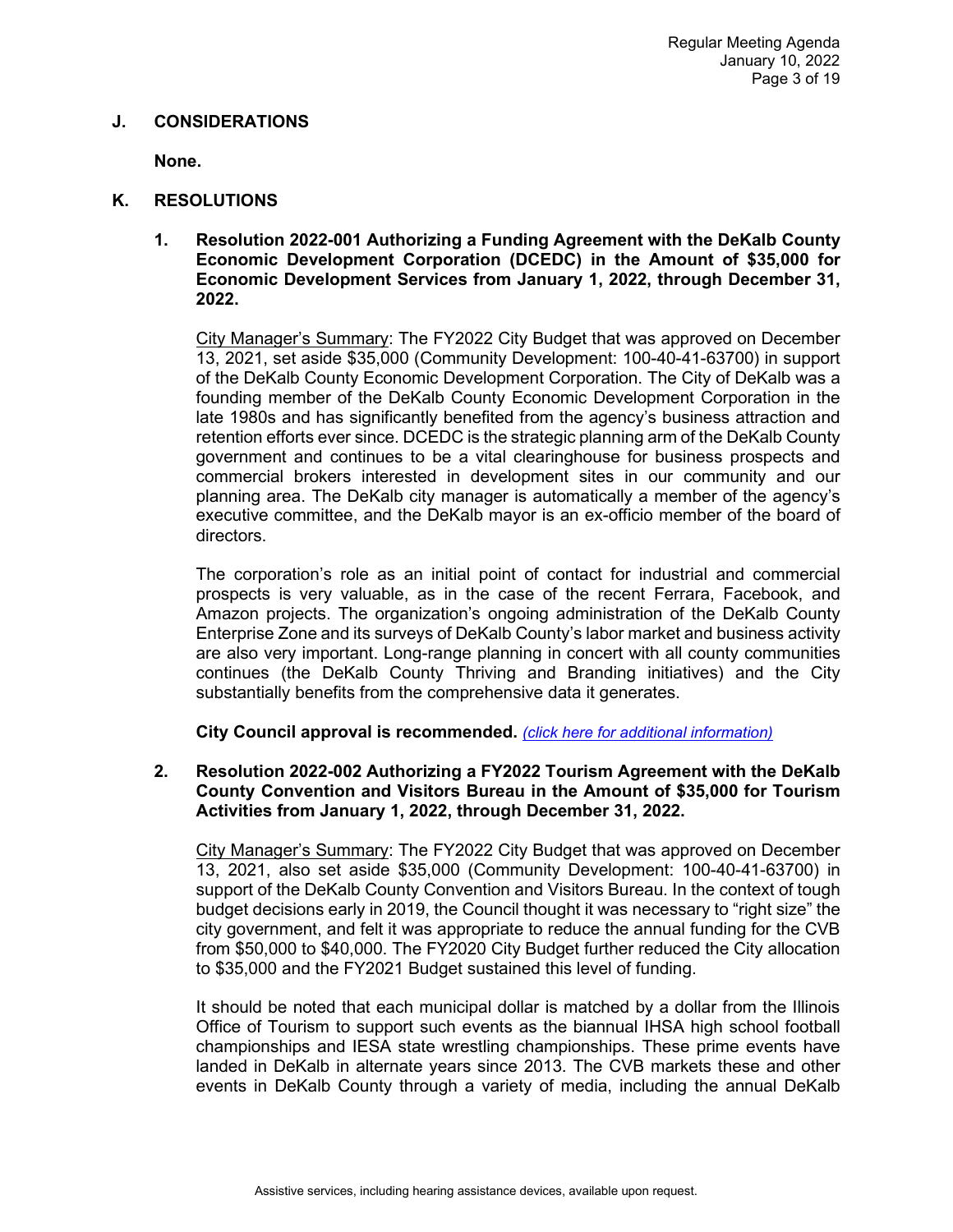County CVB Guide. In 2022, the State of Illinois will request new bids from qualified communities such as DeKalb to host the annual state championships.

The City of DeKalb is a key beneficiary of the CVB marketing, but at the same time contributes disproportionately as compared to the 14 municipalities in the county. In the period 2010 through 2021, the City of DeKalb contributed \$535,000 to the CVB including the \$35,000 in 2021. On an annual basis, the City's \$35,000 exceeds the contributions of DeKalb County (\$15,000), the City of Sandwich (\$5,500) and Sycamore (\$5,000 funded by the Sycamore Chamber).

**City Council approval is recommended.** *[\(click here for additional information\)](https://www.cityofdekalb.com/DocumentCenter/View/13400/7-Res-2022-002)*

## **3. Resolution 2022-003 Authorizing a Funding Agreement with the DeKalb Chamber of Commerce in the Amount of \$35,000 for the Purpose of Facilitating Community Events from January 1, 2022, through December 31, 2022.**

City Manager's Summary: The City Manager is an ex-officio member of the Chamber Board of Directors. For over 20 years, the City government has supported Chamber events management. In 2000 the City of DeKalb allocated \$15,000 to the Chamber for this purpose and to promote local tourism. This allocation became an annual grant and was accompanied by grants to the former Mainstreet DeKalb, and Renew DeKalb as shown in the following table:

| Year                          | <b>Chamber</b><br><b>Tourism</b>       | <b>Mainstreet DeKalb</b> | <b>Renew</b><br><b>DeKalb</b> | <b>Chamber</b><br><b>Events Mgt.</b> |
|-------------------------------|----------------------------------------|--------------------------|-------------------------------|--------------------------------------|
| 2000                          | \$15,000                               |                          |                               |                                      |
| 2001                          | \$20,000                               |                          |                               |                                      |
| 2002                          | \$20,000                               |                          |                               |                                      |
| 2003                          | \$20,000                               | \$25,000                 |                               |                                      |
| 2004                          | \$50,000                               | \$25,000                 |                               |                                      |
| 2005                          | \$50,000                               | \$25,000                 |                               |                                      |
| 2006                          | \$50,000                               |                          | \$50,000                      |                                      |
| 2007                          | \$50,000                               |                          | \$50,000                      |                                      |
| 2008                          | \$50,000                               |                          | \$50,000                      |                                      |
| 2009                          | \$50,000                               |                          | \$45,000                      |                                      |
| 2010                          |                                        |                          | \$45,000                      |                                      |
| 2011                          |                                        |                          | \$45,000*                     |                                      |
| 2012                          |                                        |                          | \$45,000*                     |                                      |
| 2013                          |                                        |                          |                               | \$45,000                             |
| 2014                          |                                        |                          |                               | \$45,000                             |
| 2015                          |                                        |                          |                               | \$45,000                             |
| 2016.5                        |                                        |                          |                               | \$22,500                             |
| 2017                          |                                        |                          |                               | \$45,000                             |
| 2018                          |                                        |                          |                               | \$45,000                             |
| 2019                          |                                        |                          |                               | \$35,000                             |
| 2020                          |                                        |                          |                               | \$35,000                             |
| 2021                          |                                        |                          |                               | \$35,000                             |
| <b>Total</b><br>$*1 - 11 - 1$ | \$375,000<br>$T1T_1$ $T_2$ $T_3$ $T_4$ | \$75,000                 | \$330,000                     | \$352,500                            |

Indicates TIF funding.

In recent years, the annual grant in support of Chamber events has included the Farmer's Market, Santa's arrival, and other downtown events. **City Council approval is recommended.** *(click [here for additional information\)](https://www.cityofdekalb.com/DocumentCenter/View/13401/8-Res-2022-003)*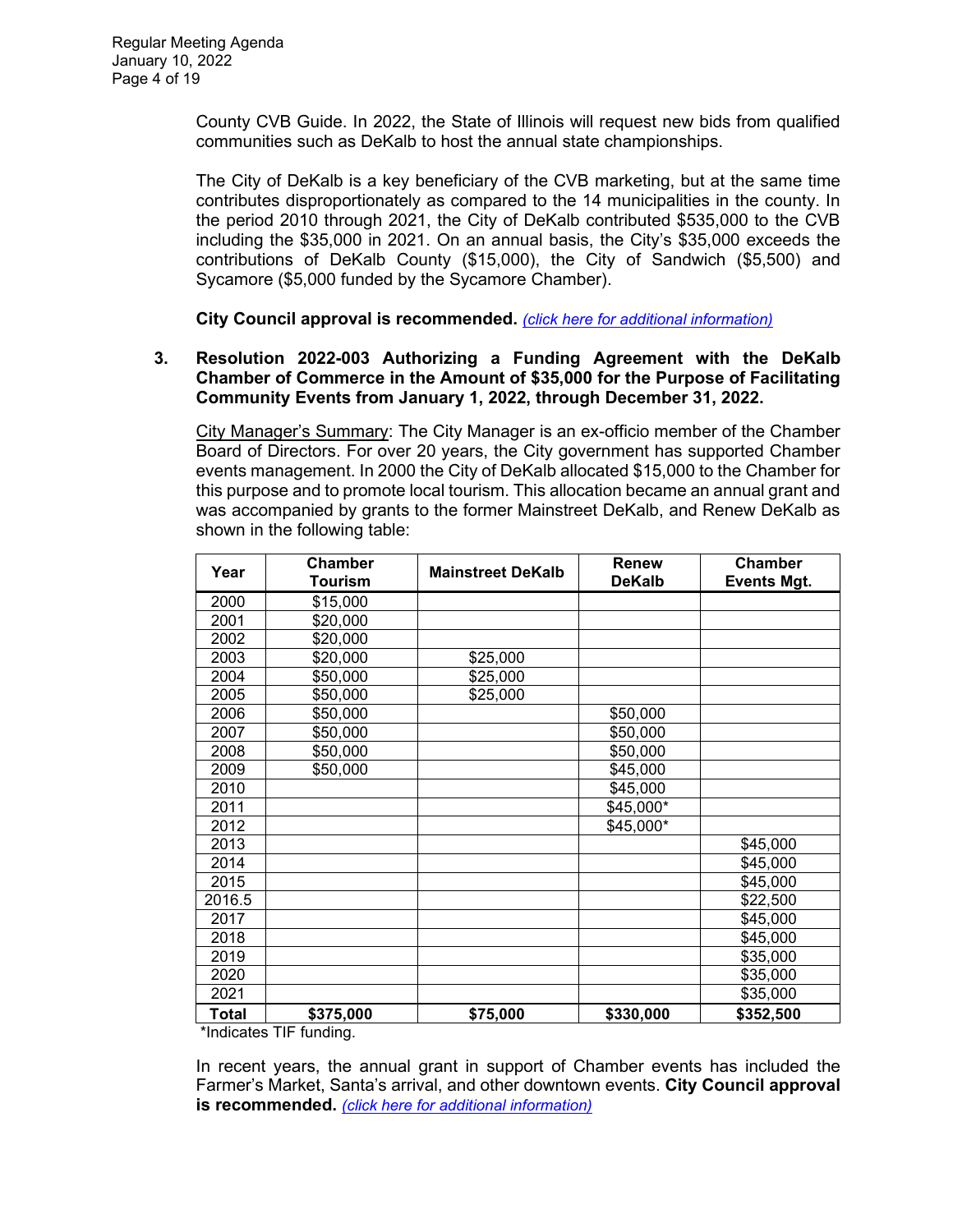## **4. Resolution 2022-004 Authorizing Human Services Funding Agreements in the Amount of \$200,000 with Local Social Service Agencies Beginning January 1, 2022, through December 31, 2022.**

City Manager's Summary: As Community Services Coordinator Joanne Rousse writes in her background memorandum, the recently approved FY2022 City Budget contains \$200,000 (Community Development Department budget: 100-40-41-62700) for Human Services Funding (HSF). Of that amount, \$150,000 was reserved for continuing grantees, and \$50,000 was earmarked for new and start-up agencies. Applications were provided to the social service agencies that received funding in FY2021 plus all of the agencies operating in the City's "incubator" building at 217 S. Fourth Street. The application process was also open to additional agencies within the community. Ms. Rouse posted the application on the City's website and issued a press release to all local media. Additionally, the information was posted on the City's Facebook page. A total of 21 applications were received requesting funding. Fourteen applications were received from agencies funded in 2021. Seven new agencies also applied. In all, the requests totaled \$307,149.

The HSF program has a worthy history. Since the late 1990s, the City has awarded HSF grants as a means of supporting local non-profit agencies that provide essential social services for the most vulnerable individuals and families in the community. Grantees have traditionally been considered in order of priority:

- 1. Providers of services that help meet basic emergency needs, such as food, clothing and shelter;
- 2. Providers of services that are preventative in nature and promote the highest degree of self- support, self-care, and self-help; and
- 3. Providers of services that seek to enhance the quality of life of persons whose basic needs are already met, with priority given to services that primarily benefit low and moderate-income residents.

Targeted populations include, but are not limited to, individuals and families who are homeless or at risk of homelessness, individuals who have substance abuse or mental health conditions, victims of domestic and/or sexual violence, abused and neglected children, older adults, individuals with disabilities, at-risk children and youth, and households with low- to moderate-income.

In its first year (FY1998), HSF grants totaled \$184,000. The greatest total amount distributed in HSF grants occurred in FY2008 and FY2009, when 13 recipients received a total of \$211,900 in each of those years. Since that time, the total amount distributed has remained at or near \$150,000. This year, an additional \$50,000 was budgeted to help support new agencies taking root in the community.

The City utilizes a review and ranking system to evaluate the requests for funding. A scoring rubric that employs a numeric scale and standards is used. Several factors are considered including, but not limited to, the following:

What targeted population will be served?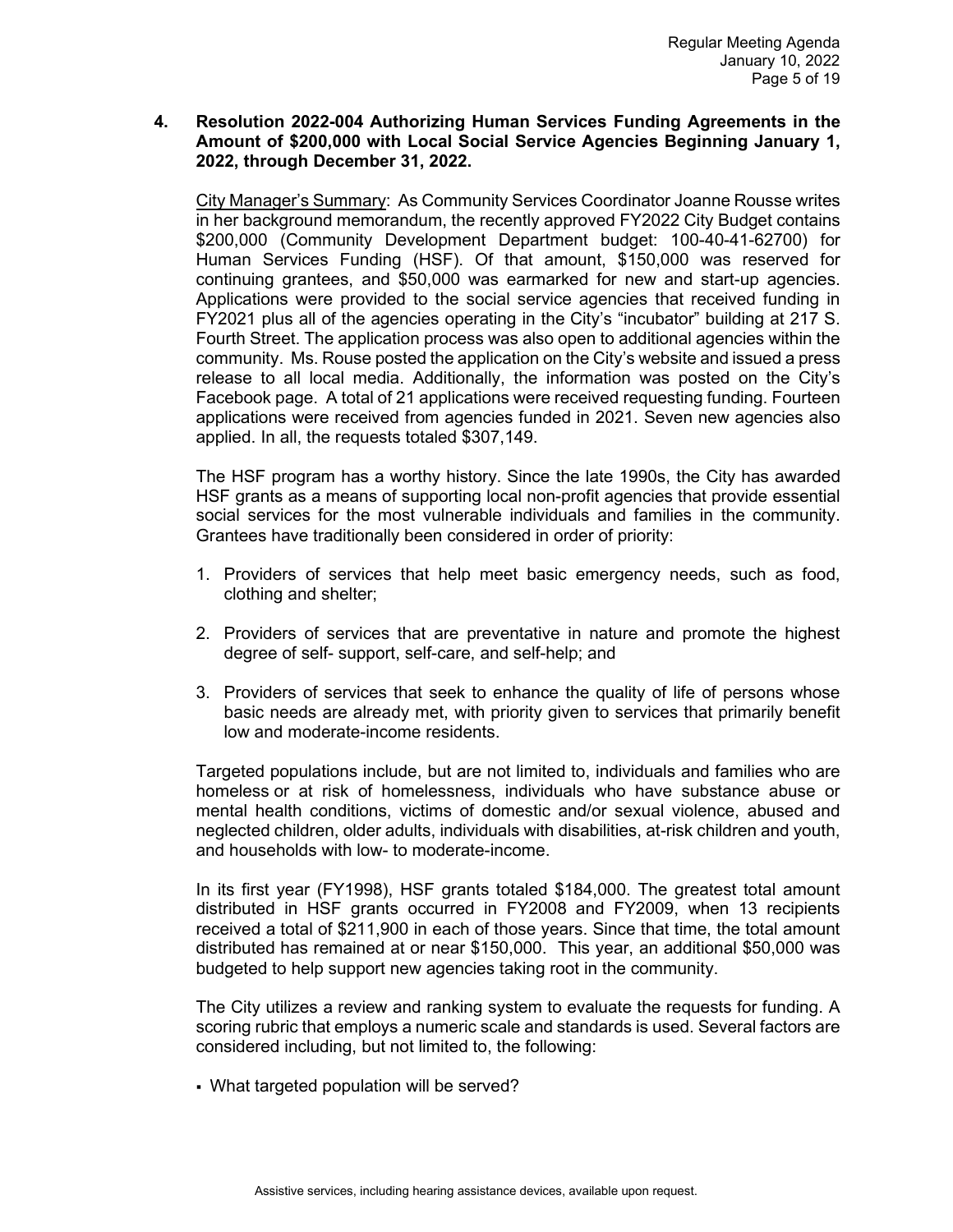- How many DeKalb residents will be served?
- Does the agency have demonstrated experience providing services?
- Are the proposed services a duplication of another agency's services?
- Does the agency leverage financial support from sources other than the City government?
- If the applicant is a past grant recipient, does the agency have a history of timely and accurate submission of reports?

The 2022 Applications for Funding were individually reviewed and scored by each member of the five-member review team. Each agency's request was then discussed, considered, and decided upon by group consensus. The requested grant amounts were evaluated by the number of people to be served and the type of services being offered to ensure the most prudent investment of City funds.

The chart below details the 14 agencies that currently receive funding, the amount of FY2021 HSF funding (if received), and staff recommendation for a FY2022 funding amount:

|                                                              | Program<br><b>Description</b>                                                                                   | FY2021                            | FY2022                             |                               |
|--------------------------------------------------------------|-----------------------------------------------------------------------------------------------------------------|-----------------------------------|------------------------------------|-------------------------------|
| <b>Agency</b>                                                |                                                                                                                 | <b>Funding</b><br><b>Provided</b> | <b>Funding</b><br><b>Requested</b> | Recommended<br><b>Funding</b> |
| Adventure Works of<br>DeKalb County, Inc.                    | Adventure-based therapy for<br>at-risk children/youth.                                                          | \$10,000                          | \$17,000                           | \$10,000                      |
| <b>Court Appointed</b><br><b>Special Advocates</b><br>(CASA) | Training for advocates for<br>abused/neglected children in<br>the justice system.                               | \$5,000                           | \$5,000                            | \$5,000                       |
| Community<br><b>Coordinated Child</b><br>Care $(4-C)$        | Program support for social<br>work and nursing services in<br>childcare settings.                               | \$19,000                          | \$19,000                           | \$19,000                      |
| DeKalb County<br><b>Community Gardens</b>                    | Fresh and healthy food<br>access for food insecure and<br>low-income populations.                               | \$6,000                           | \$5,500                            | \$5,500                       |
| DeKalb County Youth<br>Services Bureau                       | Youth and family counseling<br>along with substance abuse<br>early intervention.                                | \$25,000                          | \$35,000                           | \$25,000                      |
| <b>Elder Care Services</b>                                   | Support for the Vulnerable<br>Adults Program.                                                                   | \$10,000                          | \$11,000                           | \$10,000                      |
| <b>Family Service</b><br>Agency of DeKalb<br>County          | Club 55 - Programs and<br>activities for senior citizens.                                                       | \$10,000                          | \$12,500                           | \$10,000                      |
| Fox Valley<br><b>Community Services</b>                      | Funding to operate an Adult<br>Day Care Center.                                                                 | \$5,000                           | \$5,000                            | \$5,000                       |
| Hope Haven                                                   | Operations support for<br>emergency food and shelter<br>for homeless individuals and<br>families with children. | \$8,000                           | \$7,000                            | \$7,000                       |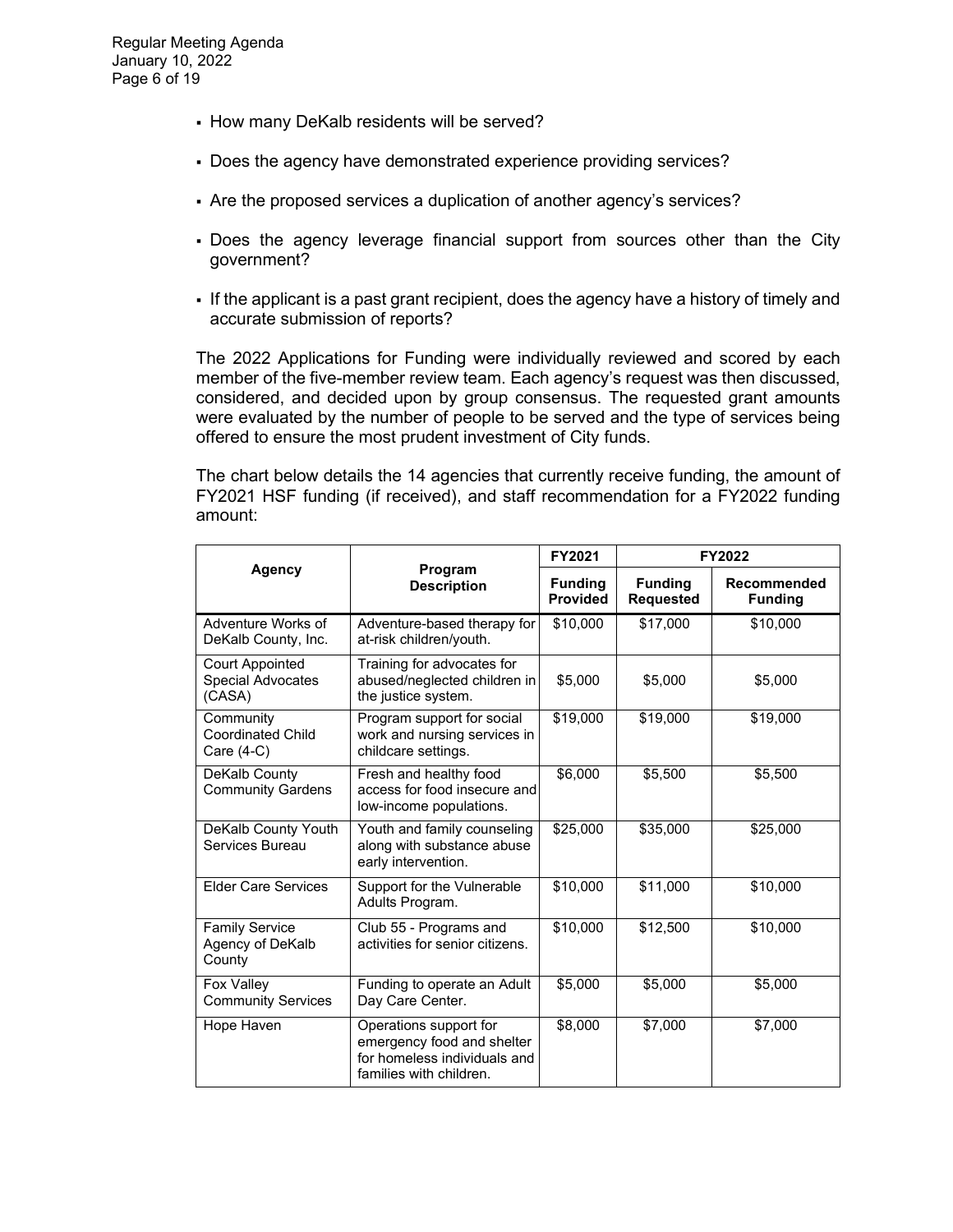| Kishwaukee YMCA-<br>Camp Power    | Summer camp for at-risk<br>children at University Village.                                                                | \$11,000     | \$13,000   | \$12,000   |
|-----------------------------------|---------------------------------------------------------------------------------------------------------------------------|--------------|------------|------------|
| Nguzo Saba<br>Men's Club          | Summer basketball and<br>mentoring program.                                                                               | \$5,000      | \$6,000    | \$5,500    |
| <b>RAMP</b>                       | Employment services for<br>people with disabilities.                                                                      | \$5,000      | \$5,500    | \$5,000    |
| Safe Passage                      | Services for victims of<br>domestic and sexual<br>violence.                                                               | \$11,000     | \$15,000   | \$11,000   |
| <b>Voluntary Action</b><br>Center | Funding for nutrition services<br>for the elderly and people<br>with disabilities through the<br>Meals-On-Wheels Program. | \$20,000     | \$21,200   | \$20,000   |
|                                   |                                                                                                                           | <b>TOTAL</b> | \$177.7000 | \$150,0000 |

The review committee also recommended funding for seven new applicants: four existing agencies that have not received City funding in the past plus three new startup agencies. The Committee felt all applications had merit and a documented need for funding:

|                          |                                                                                                                                                    | FY2021                            | <b>FY2022</b>                      |                               |
|--------------------------|----------------------------------------------------------------------------------------------------------------------------------------------------|-----------------------------------|------------------------------------|-------------------------------|
| <b>Agency</b>            | Program<br><b>Description</b>                                                                                                                      | <b>Funding</b><br><b>Provided</b> | <b>Funding</b><br><b>Requested</b> | Recommended<br><b>Funding</b> |
| <b>Barb City Manor</b>   | Rental subsidy<br>payments for low-<br>income residents<br>while waiting for<br>approval of Housing<br><b>Choice Voucher</b><br>housing subsidies. | <b>New</b><br>Applicant           | \$5,000                            | \$2,000                       |
| <b>Barb Food Mart</b>    | Food pantry for<br>families with<br>students in District<br>428 schools.                                                                           | <b>New</b><br>Applicant           | \$23,050                           | \$10,000                      |
| B.L.A.C., Inc.           | <b>TEENTALK</b><br>Program for at-risk<br>students in DeKalb<br>schools.                                                                           | <b>New</b><br>Applicant           | \$30,000                           | \$10,000                      |
| <b>Opportunity House</b> | Funding for<br>accessibility<br>modifications to a<br>group home located<br>in the City                                                            | <b>New</b><br>Applicant           | \$13,500                           | \$2,000                       |
| Passion Pursuit,<br>Inc. | Program to optimize<br>personal growth and<br>professional<br>development of at-<br>risk populations.                                              | <b>New</b><br>Applicant           | \$17,899                           | \$10,000                      |
| St. Vincent de Paul      | Funding for the<br>Neighbors in Need<br>Program.                                                                                                   | <b>New</b><br>Applicant           | \$10,000                           | \$6,000                       |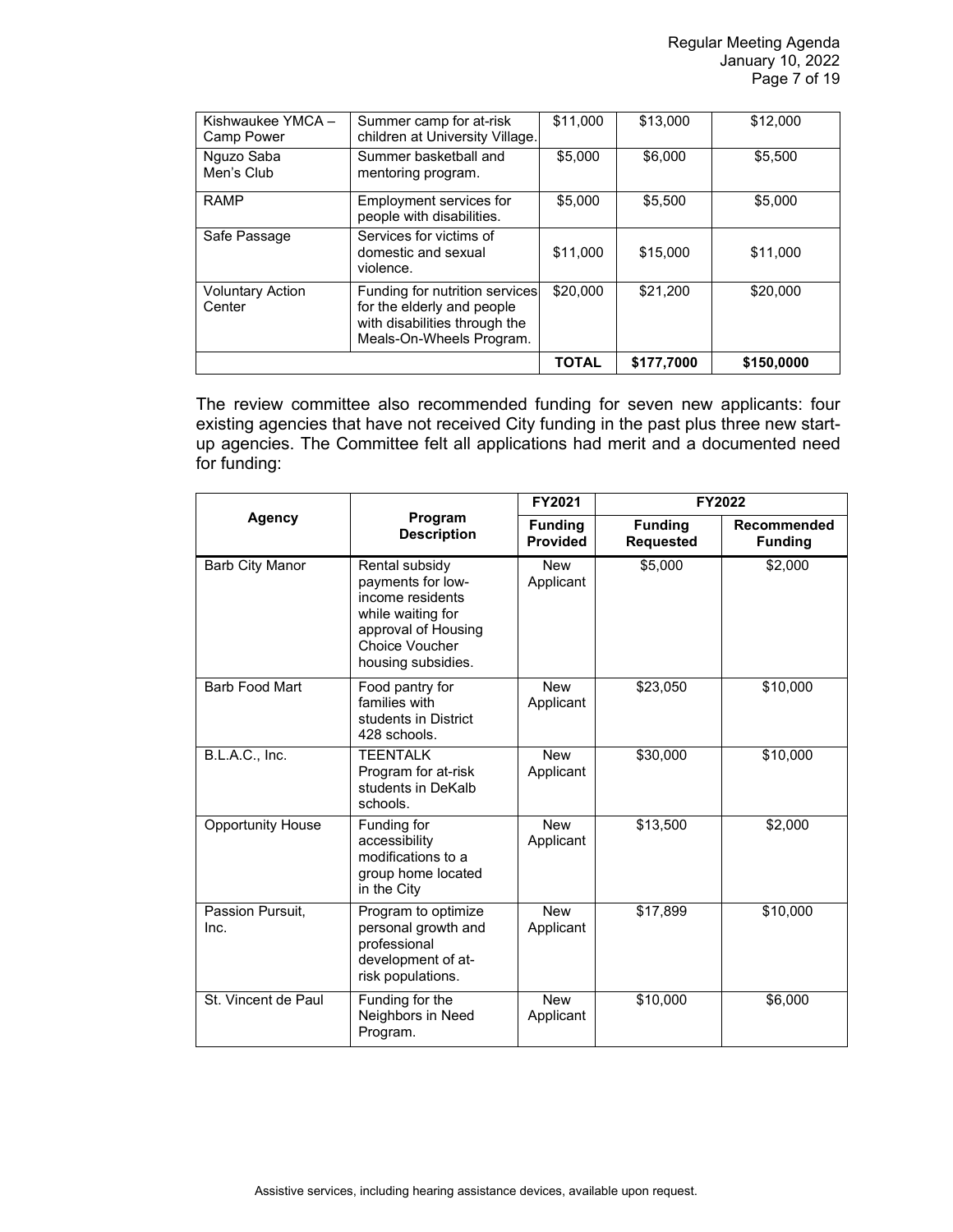| Sir Donald<br>Foundation | Outpatient clinical<br>services for individuals<br>re-entering the<br>community to meet<br>parole requirements. | New<br>Applicant | \$30,000  | \$10,000 |
|--------------------------|-----------------------------------------------------------------------------------------------------------------|------------------|-----------|----------|
|                          |                                                                                                                 | <b>TOTAL</b>     | \$129.499 | \$50,000 |

**City Council approval of the attached agency agreements is recommended.** *[\(click](https://www.cityofdekalb.com/DocumentCenter/View/13402/9-Res-2022-004)  [here for additional information\)](https://www.cityofdekalb.com/DocumentCenter/View/13402/9-Res-2022-004)*

#### **5. Resolution 2022-005 Approving the Community Development Block Grant 2022 Annual Action Plan (One Year Use of Funds) for Program Year 29 (April 1, 2022 – March 31, 2023).**

City Manager's Summary: As noted in the Public Hearing portion of this Agenda, the five-year Community Development Block Grant (CDBG) Consolidated Plan provides a unified vision for developing actions designed to address housing and community development needs. Development of the plan is a collaborative activity between the City and the local community that creates the opportunity for citizen participation in setting long-term CDBG Five-Year strategies and short-term actions to meet priority needs. On February 10, 2020, the City Council approved the CDBG Five-Year Consolidated Plan 2020-2024 / 2020 Annual Action Plan. The 2020 Annual Action Plan was amended twice during the program year to add additional CDBG-CV funds in that were granted to the City by the CARES Act to prevent, prepare for, and address needs that are a result of the coronavirus pandemic. In 2021, an additional \$426,770 in CDBG funds was received to fund the second year of the Five-Year Consolidated Plan.

**For the new Program Year of April 1, 2022 – March 31, 2023, the City will receive an estimated \$400,000 in CDBG Entitlement funds**. HUD allows grantees to issue an Annual Action Plan using an estimated grant amount because the actual allocation is not known at the time the plan is created. The attached Annual Action Plan describes the proposed uses of the new funds based on the estimated grant amount and will be updated to reflect the actual grant amount when the allocation notice is received.

The proposed 2022 CDBG program year which extends from April 1, 2022, through March 31, 2023, will focus on four activities to support the goals of the City's CDBG Consolidated Plan. These programs are summarized below:

- Owner Occupied Housing Rehabilitation: Provides grants and/or loans to very low/low-income homeowners to make exterior and interior repairs. This includes funding for administrative expenses specifically related to the program.
- Public Services: HUD allows for a maximum of 15% of the annual grant allocation to fund "public services." A Request for Proposal process was completed to determine the agencies to be funded and the proposed funding levels. Specific agencies and identified projects will be brought to City Council for consideration and approval of the 2022 contracts for services following HUD approval of the 2022 Action Plan.
- Public Facilities/Improvements: Funding for public infrastructure improvements in low/moderate income areas of DeKalb and/or improvements to public facilities that serve low/moderate income residents of the City.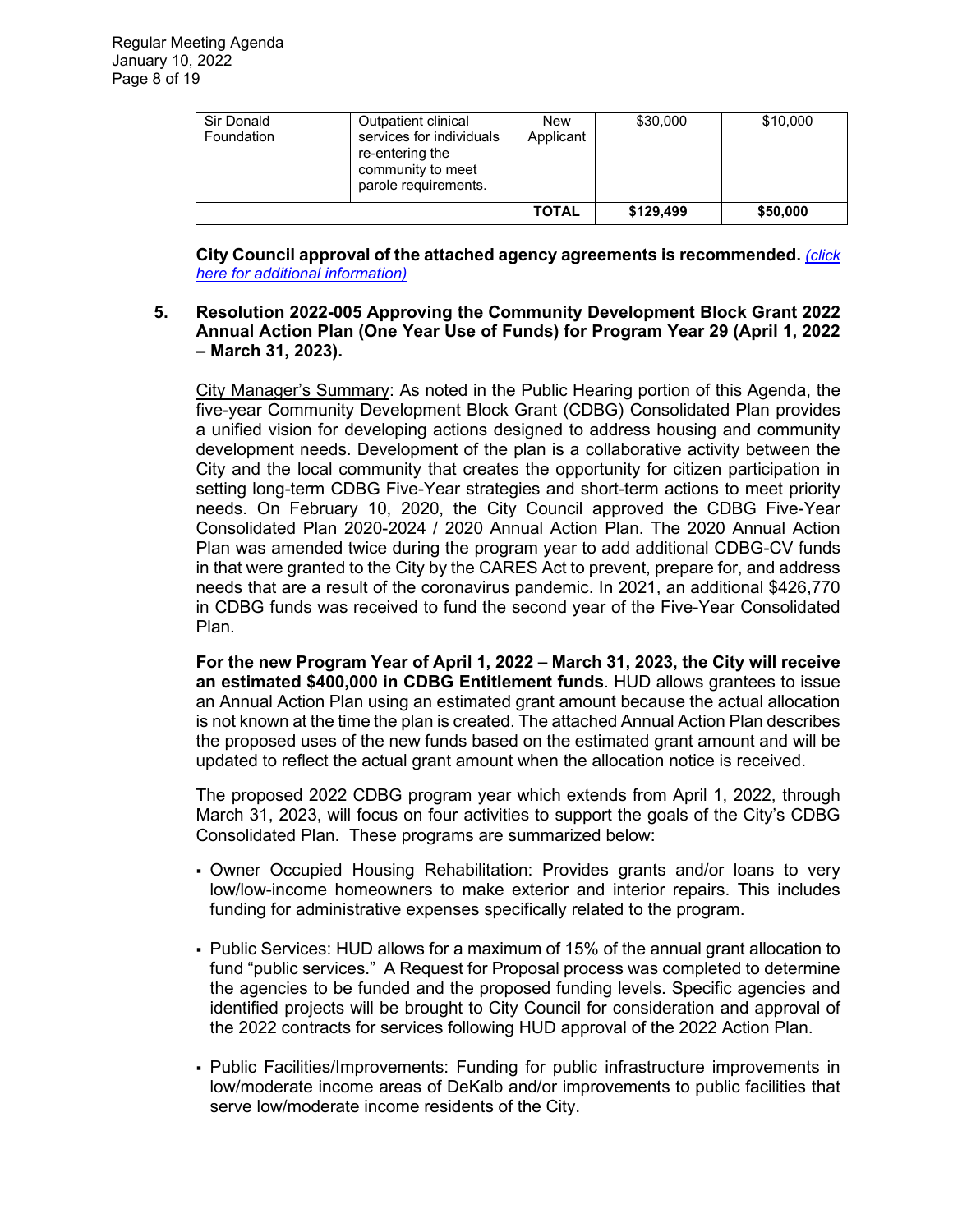Administration: HUD caps this amount at 20% of the total grant amount. These funds are used to support the planning, management, monitoring, and oversight of all CDBG programs and projects.

Work will also continue on the projects identified and funded in prior Program Years. The 2022 Annual Action Plan includes a program of projects and a corresponding budget for the coming year that is based on the five-year objectives as identified in the Consolidated Plan.

The draft of the Annual Action Plan for 2022 was posted on the City's website and print copies were made available at the DeKalb Public Library, and at DeKalb City Hall in the main lobby and Community Development Department for a 30-day comment period. Notice of the availability of the Plan and a request for comments was posted on the City's social media platforms. A press release was sent to the local media to be published on December 10, 2021, to advise the public the document was available for review and public comment. The public was notified of the Public Hearing in the form of a Public Notice published on December 10, 2021. The Public Hearing appears at the top of this Council agenda.

**City Council approval is recommended.** *[\(click here for additional information\)](https://www.cityofdekalb.com/DocumentCenter/View/13403/10-Res-2022-005)*

## **6. Resolution 2022-006 Authorizing an Intergovernmental Agreement with DeKalb Township Road District Pertaining to Snow Removal through March 31, 2023.**

City Manager's Summary: The attached agreement sets out the reciprocal responsibilities of the DeKalb Township Road District and the City of DeKalb with respect to the plowing and de-icing of various roadways upon which their jurisdictional authorities abut or overlap. Specifically, the proposed division of labor is as follows:

#### Shared Responsibility for Snow Removal and Deicing

- i. Fairview Road from Illinois Route 23 west to Annie Glidden Road;
- ii. Peace Road from Fairview Road south to Gurler Road;
- iii. Gurler Road from South First Street east to the City/Township line.

DeKalb Township Road District Responsibility for Snow Removal and Deicing

- i. Twombly Road from Annie Glidden Road to Rosenow Way;
- ii. Sidewalks on Twombly and west side of Annie Glidden Road to first entrance;
- iii. Fairview Drive west of Annie Glidden Road approximately 300 feet;
- iv. John Huber Parkway from Illinois Route 38 north approximately 700 feet.

City of DeKalb Responsibility for Snow Removal and Deicing

- i. Health Services Drive;
- ii. Manor Drive;
- iii. Kishwaukee Lane;
- iv. DeKalb Township's portion of Greenwood Acres Drive;

**City Council approval is recommended.** *[\(click here for additional information\)](https://www.cityofdekalb.com/DocumentCenter/View/13404/11-Res-2022-006)*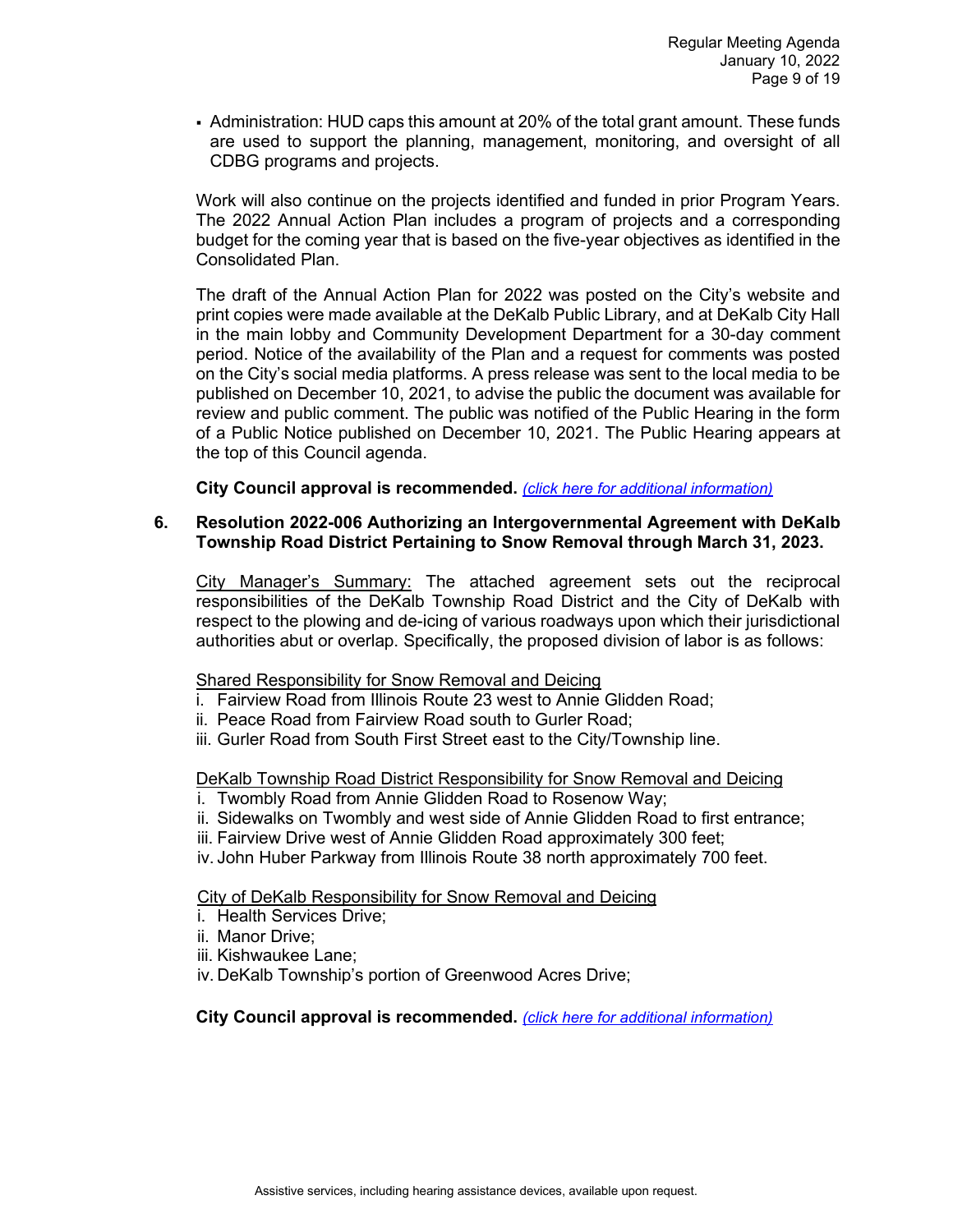## **7. Resolution 2022-007 Approving the Transportation Improvement Program (TIPs) for Federal Fiscal Years 2023-2027 at the DeKalb Taylor Municipal Airport.**

City Manager's Summary: Since the 1990s, the City's major capital improvements at the DeKalb Taylor Municipal Airport primarily have been financed by Federal Aviation Administration (FAA) funds funneled through the State of Illinois Department of Transportation (IDOT), Division of Aeronautics. For major projects, such as the original construction of the northeast/southwest runway (Runway 2-20) and associated taxiways, the federal government has paid 90% of the cost, with the State of Illinois and the City each paying 5% of the overall project costs. For smaller capital projects such as those identified below, IDOT pays 90% and the City has a 10% local share. FAA and IDOT rules require long-range planning to align with longer term federal financing cycles. The City of DeKalb and the consulting engineering firm of Crawford, Murphy & Tilly have collaborated on an updated four-year "Transportation Improvement Plan 2023-2027" that is attached for the Council's review and approval. The plan has been vetted by IDOT and is ready for Council action. The City's Airport Advisory Board has reviewed the new TIP and has recommended Council approval.

Upon Council approval, the following list of 2023-2027 TIP projects will be formally submitted to the FAA and IDOT-DOA:

- FY2021 Funded Rehabilitate Taxiway C. Based on extensive pavement evaluation, IDOT determined that the taxiway cracking and environmental distresses currently exhibited by the taxiway pavement are beyond normal maintenance and should be rehabilitated. This project will be started in 2022 and will be funded 100% by Federal funds.
- FY2022 Funded Remove and Replace a Portion of the Aircraft Parking Apron. The Apron pavement has a PCI value of 64 in accordance with the inspection conducted in 2020. The pavement is showing distress related to alligator cracking, longitudinal cracking, transverse cracking and generally weathering impacts normal for a pavement of this age. Additionally, the apron is experiencing increased charter aircraft usage due to the proximity of Northern Illinois University and its associated sporting events. This project will be funded as follows: 90% Federal, 5% State, and 5% Local.
- FY2022 Funded Acquire Runway Broom. In order to efficiently and safely remove snow from airfield pavements, a new snow broom will be added to the current fleet of snow removal equipment. The current broom is inadequate due to its age and does not perform reliably. This piece of equipment speeds the airport's snow removal operations significantly. The expenditure has been awarded though the FY2021 Rebuild Illinois Airport Improvement Program and will be funded as follows: 90% State, and 10% Local.
- FY2022 Funded Rehabilitate T-Hangar Pavements. The T-hangar pavements have PCI values of 34 to 56 in accordance with the inspection conducted in 2020. The pavement is showing substantial distress related to alligator cracking, longitudinal cracking, transverse cracking and generally weathering impacts normal for a pavement of this age. This project has been awarded though the FY2021 Rebuild Illinois Airport Improvement Program and will be funded as follows: 90% State, and 10% Local.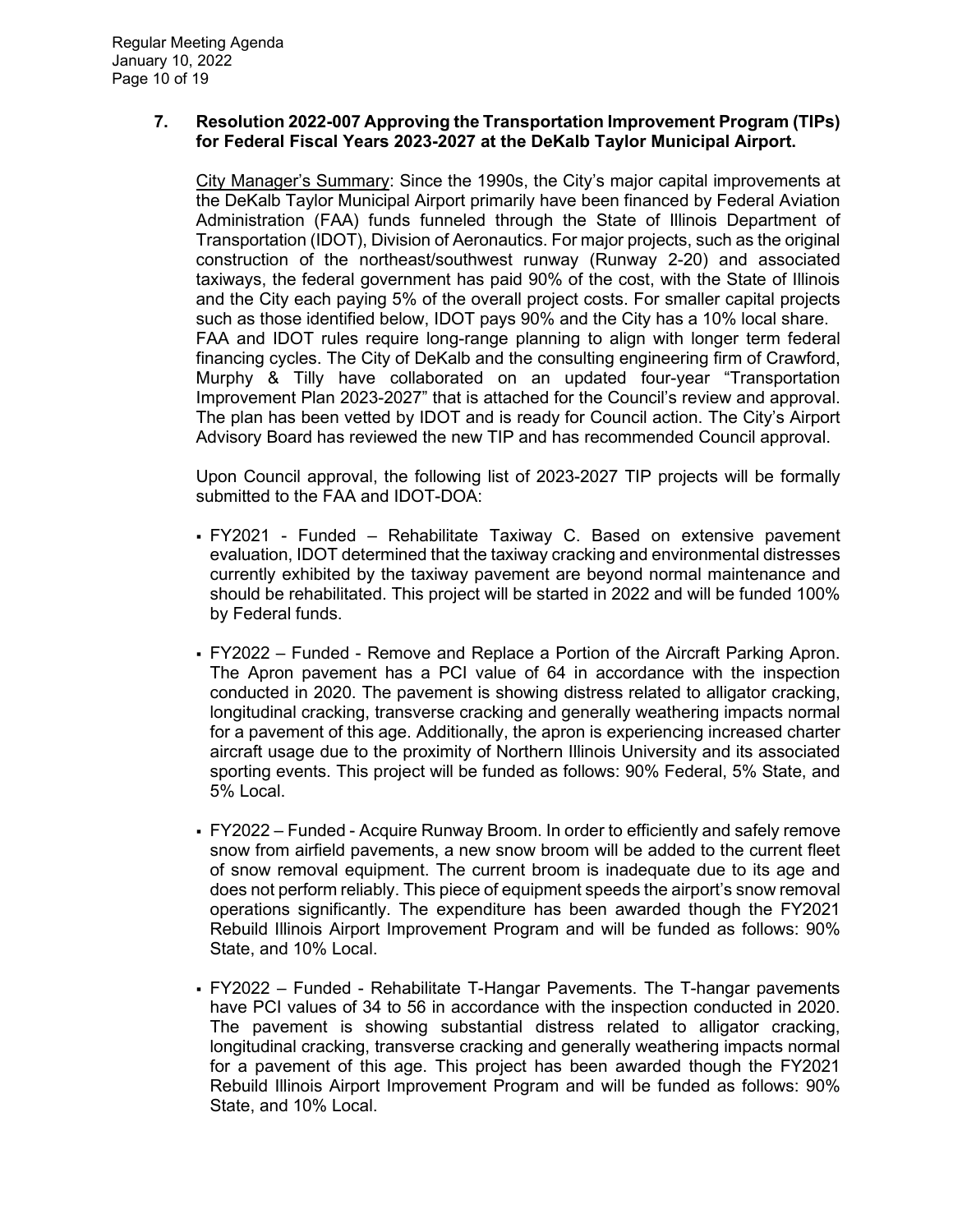Looking forward, the City's local share for the Aircraft parking apron, runway broom, and T-Hangar pavement replacement will no longer have a TIF funding base, and will compete with other street, building, and storm sewer expenditures annually financed by the Capital Projects Fund (Fund 400).

**City Council approval of the 2023-2027 Airport TIP is recommended.** *[\(click here for](https://www.cityofdekalb.com/DocumentCenter/View/13405/12-Res-2022-007)  [additional information\)](https://www.cityofdekalb.com/DocumentCenter/View/13405/12-Res-2022-007)*

#### **8. Resolution 2022-008 Authorizing an Intergovernmental Agreement with the Illinois Department of Transportation – Division of Aeronautics for Construction Services for the Milling and Overlay of Taxiway C (Project DKB-4875) at the DeKalb Taylor Municipal Airport.**

City Manager's Summary: As described in the preceding Agenda item, the Public Works department is working with IDOT's Division of Aeronautics to proceed with the asphalt overlay of Taxiway C at the DeKalb Airport in 2022. The attached agreement would authorize the Mayor to sign the required Intergovernmental Agreement with the Illinois Department of Transportation--Aeronautics for construction services for Federal Project DKB-4875 Mill and Overlay Taxiway C project which is identified in the City's TIP.

The total cost of the project is estimated to be \$1,417,233.00, based on the accepted bid. Federally funded Transportation Improvement Projects (TIP) typically require 5% matches from the City and State to leverage the Federal Aviation Administration's (FAA) 90% match; however, the entire project will be federally funded through the Federal American Rescue Plan Act (ARPA) Act.

**City Council approval is recommended.** *[\(click here for additional information\)](https://www.cityofdekalb.com/DocumentCenter/View/13406/13-Res-2022-008)*

#### **9. Resolution 2022-009 Authorizing an Architectural Improvement Program Economic Incentive for KJ's Bar & Grill, 518 E. Lincoln Highway, in the Amount of \$2,415.**

City Manager's Summary: The City's TIF #3 budget (262-00-00-69199) continues the longstanding "Architectural Improvement Program" (AIP) which assists building owners making quality investments in commercial buildings within the geographical boundaries of TIF #3. The program provides a percentage match on a reimbursement basis according to three tiers: a 50% reimbursement rate is assigned to eligible major capital improvements; a 25% reimbursement rate is assigned to eligible minor capital improvements; and a 10% reimbursement rate is assigned to defray the costs of deferred maintenance.

Subject to Council approval, the City of DeKalb may provide up to \$25,000 per project. All payments to contractors, suppliers, architects etc. must be paid in full by the Applicant and final waivers of lien must be submitted to the City of DeKalb before reimbursement can be provided. The three tiers are detailed as follows: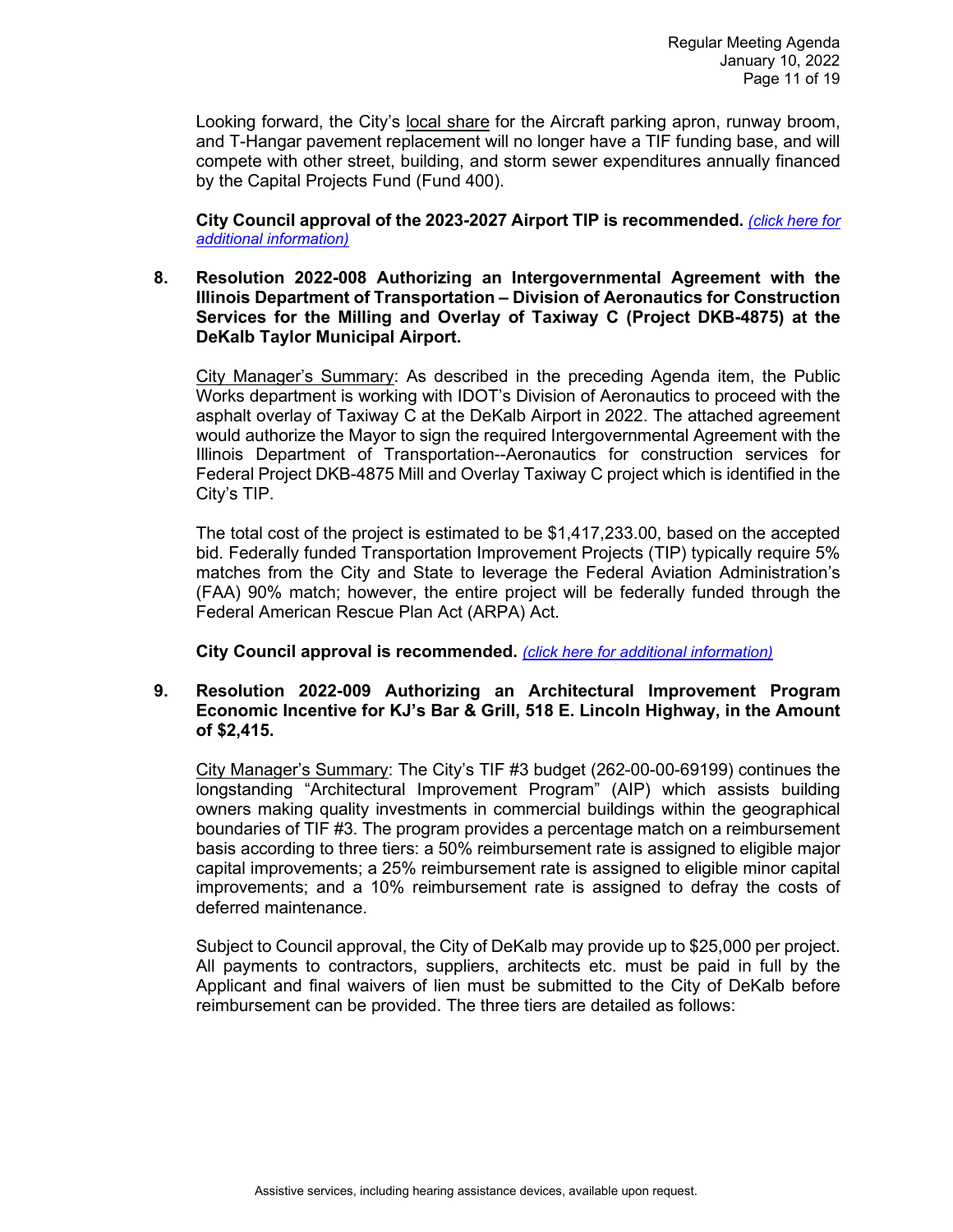#### **Major Capital Improvements – 50% Reimbursement:**

| <b>ADA Compliance</b>                                   | <b>Façade Renovations</b>        | <b>Life Safety Equipment</b>                                    |
|---------------------------------------------------------|----------------------------------|-----------------------------------------------------------------|
| Electrical, Mechanical, and<br><b>Plumbing Upgrades</b> | <b>Architectural Design Fees</b> | <b>Restoration of Historic</b><br><b>Architectural Features</b> |
| Fire Alarm and Suppression<br>Systems                   | Tuckpointing                     |                                                                 |

#### **Minor Capital Improvements – 25% Reimbursement:**

| <b>Exterior Lighting</b>                          | <b>Exterior Painting</b> | Window & Door<br>Replacement      |  |  |  |
|---------------------------------------------------|--------------------------|-----------------------------------|--|--|--|
| <b>Screening of Unsightly</b><br><b>Utilities</b> |                          |                                   |  |  |  |
| Deferred Maintenance - 10% Reimbursement:         |                          |                                   |  |  |  |
| Roof Repair or Replacement   Gutter Replacement   |                          | Stair and Handrail<br>Replacement |  |  |  |
| <b>Floor Surface Repair</b>                       | Water Damage Repair      |                                   |  |  |  |

According to the terms of the AIP program, the City "forgives" 20% of the value of the matching funds each year for five years.

The first applicant in FY2022 is Jim Drury, who has been the proprietor and owner of KJ's Bar & Grill at 518 E. Lincoln Highway for 22 years. Mr. Drury's property falls within the TIF #3 boundary and in December 2021 the building required emergency roofing repairs. Prior to proceeding with the repairs, Mr. Drury sought proposals. The lowest of two proposals he received was submitted by Olsson Roofing of Rockford in the amount of \$24,150. Mr. Drury contacted the City seeking some assistance and was informed that the City's AIP program could possibly provide a 10% forgivable loan, subject to Council approval.

Mr. Drury contracted with Olsson Roofing which has completed the emergency repairs at the bid price of \$24,150. He has submitted the necessary application and contractor paperwork.

Roof repairs are considered "deferred maintenance" and can be reimbursed at 10% of the overall project cost. **City Council approval of an AIP forgivable loan in the amount of \$2,415 is recommended.** *[\(click here for additional information\)](https://www.cityofdekalb.com/DocumentCenter/View/13407/14-Res-2022-009)*

#### **10. Resolution 2022-010 Authorizing an Architectural Improvement Program Economic Incentive for Stagecoach Players, 126 S. Fifth Street, in the Amount of \$9,500.**

City Manager's Summary: Just before the December holiday break, the City was also approached by Susan Johnson on behalf of Stagecoach Players which owns the property at 126 S. Fifth Street. Stagecoach Players has requested AIP assistance in the amount of \$9,500 to help defray a portion of the cost of an emergency furnace replacement to keep the facility open during its holiday performances. Stagecoach Players received two quotes for the furnace replacement project. The lowest of two proposals was submitted by DeKalb Mechanical in the amount of \$19,000.00. Furnace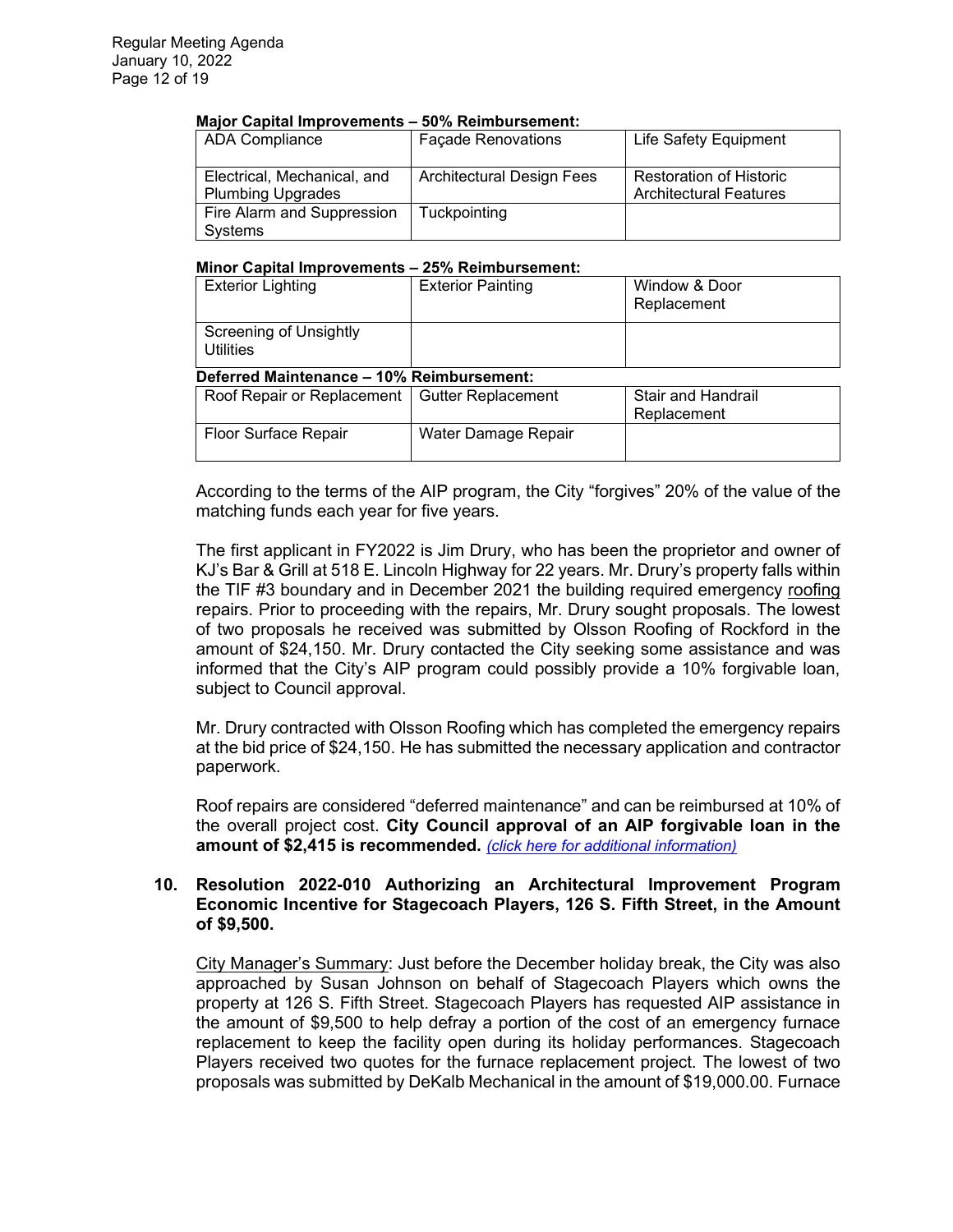and other HVAC repairs can be reimbursed at 50% of the project cost if approved by the City Council.

**City Council approval of an AIP forgivable loan in the amount of \$9,500 is recommended.** *[\(click here for additional information\)](https://www.cityofdekalb.com/DocumentCenter/View/13408/15-Res-2022-010)*

## **11. Resolution 2022-011 Authorizing the Purchase of Two 2022 Rosenbauer Fire Engines Through Rosenbauer America in an Amount Not to Exceed \$1,415,740.**

City Manager's Summary: The approved FY2022 City Budget allocates funding for two replacement fire engines. The replacement of Engine 3 (a 2007 Alexis) was planned in FY2020 (to be paid through a transfer from the General Fund reserve) but the onset of the COVID pandemic led to the deferral of that purchase. A second pumper purchase was planned for FY2022 to replace Engine 2 (a 2006 Alexis). Engine 3 is fifteen years old with 119,512 hard miles and 11,775 hours of operation. Engine 2 is 16 years old with 90,183 miles and 9,221 hours of operation. Both engines are regularly under repair. The standard life span of front-line engines is 12-15 years. The National Fire Protection Administration recommends the replacement of front-line municipal engines at 10 years. The plan is to keep Engine 2 in reserve to replace the 2001 Pierce that is presently in reserve.

The funding for the two purchases in FY2022 is from the following sources:

- An \$800,000 transfer from the General Fund reserve to Fund 420 (the Capital Equipment Replacement Fund).
- A \$750,000 contribution from the GEMT Fund (Fund 130) which is the new repository for the supplemental funding from the federal Ground Emergency Medical Transportation program. The GEMT program provides gap funding between what the City might receive in Medicaid funds for ambulance transports, and the actual cost of the ambulance service. DeKalb's actual cost of providing ambulance service to Northwestern Hospital last year was just under \$2,000 per trip; the actual reimbursement was only \$211 without the GEMT assistance.
- Total Budgeted: \$1,550,000.

Acting Fire Chief Mike Thomas has been researching a variety of engines with his department staff and has also been watching the market for opportunities that may arise as a result of regional production and Covid-related supply-side anomalies. Engines are not turned out like personal vehicles; they are typically produced over many months either according to specific community specifications, or "on spec" with stock designs that can meet sweet spots in a range of community fleets. In the continuing recovery from the pandemic, some manufacturers are willing to make attractive deals either to clear inventory resulting from "missed bets," or to build sales volume. Macqueen and E-One are manufacturers that make comparable engines which would suit the City's specifications. These firms were also consulted but could not deliver within the City's 2022 timeframe.

If approved, delivery of the Rosenbauer replacement for Engine 3 would be in July, 2022. Delivery for the Rosenbauer replacement for Engine 2 would be in November 2022. Full payment would not be due until delivery.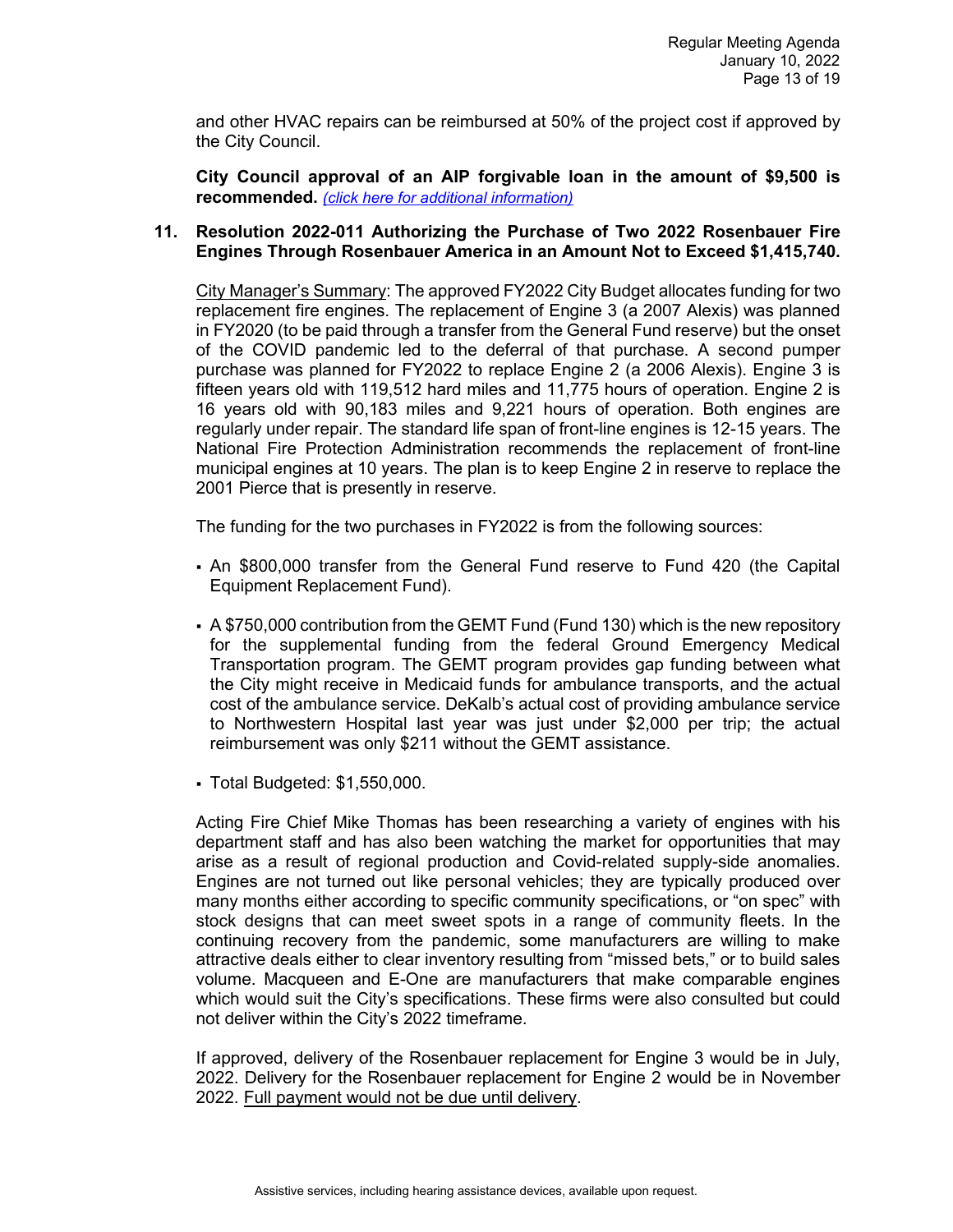To achieve some savings, Acting Chief Thomas and the Department staff recommend outfitting the first engine with the appropriate ladders, hose, etc. but cannibalizing the serviceable accessories from both existing engines to outfit the second engine that would be received in the fall of 2022. The breakdown of the costs for the two engines is as follows:

- $\cdot$  \$1,265,740 for the chassis and box of both engines;
- Up to \$150,000 for the additional hardware for the first new engine.
- Total: \$1,415,740.

It is currently a seller's market for fire engines, and engines are literally being snagged as they come off the production line. Additionally, price increases are expected as any existing inventories are cleared. **The City Manager recommends Council approval of the attached resolution to commit to the purchase of both fire engines.** *[\(click](https://www.cityofdekalb.com/DocumentCenter/View/13409/16-Res-2022-011)  [here for additional information\)](https://www.cityofdekalb.com/DocumentCenter/View/13409/16-Res-2022-011)*

# **L. ORDINANCES – SECOND READING**

**None.** 

## **M. ORDINANCES – FIRST READING**

## **1. Ordinance 2022-001 Amending the Chapter 10 "Landlord-Tenant Regulations".**

City Manager's Summary: Since the summer of 2020, the DeKalb Human Relations Commission (HRC) has conducted a review of the City's landlord-tenant regulations. The City's code provisions covering landlord-tenant relationships in the City of DeKalb had last been revised in July 2019 (Ordinance 2019-047) to bring the ordinance text up-to-date in terms of recent state statutory revisions.

In its deliberations over the past year, the HRC has focused upon Chapter 10 revisions that make the code chapter more readable to all parties. In this process, the HRC has been joined by representatives of the DeKalb Area Rental Association (DARA), including Will Heinisch, Glenn Roby (president), and Mike Pittsley. The HRC meets monthly, and an update on the progress of these deliberations was included in every agenda in late 2020 and throughout 2021.

At the December 7 meeting of the HRC, the Commission voted unanimously to forward its final revisions to the City Council for review and approval, with the support of the DARA representatives. The proposed changes are highlighted in yellow in the attached draft to make them more obvious to the reader. Among the revisions are the following:

- All rental agreements must be in writing.
- A landlord is obligated to make sure a tenant gets a copy of an executed lease no later than one week after the agreement is reached. A fifty dollar per week fine is instituted every week that the copy is not remitted to the tenant.
- Every landlord must make the City's "Landlord-Tenant Handbook" available to every tenant at no cost to the tenant.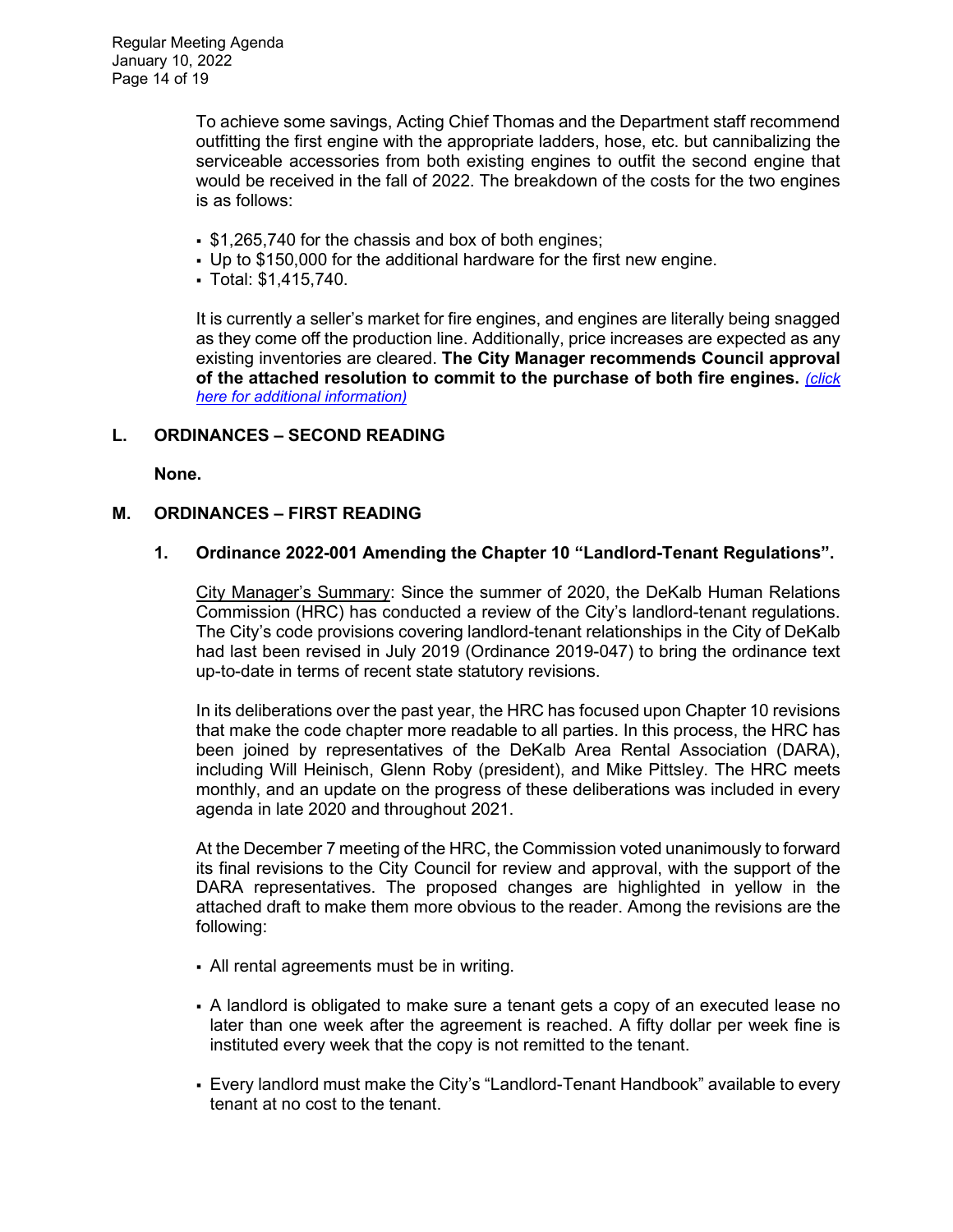- Every lease must include the City's "crime-free lease" provision which allows the landlord to initiate eviction proceedings in the event of violent or drug-related criminal activity. The crime-free provisions also allow the landlord to ban guests who engage in criminal conduct on the premises.
- The landlord must disclose emergency email and telephone numbers for himself/herself and any responsible manager at the commencement of the tenancy.
- Before a tenant enters or renews a rental agreement, the landlord must disclose in writing any unresolved code violations that have been cited by the City's Building and Code Enforcement Department.
- Landlords and tenants must comply with the Residential Tenant's Right to Repair Act (765 ILCS 742) which permits tenants to make emergency repairs where a "defective condition threatens the life and safety of the tenant," provided the tenant makes reasonably diligent attempts to notify the landlord. Such attempts shall be documented and shall include either in-person visits to the management office, or telephone calls, or electronic communication.
- Tenants shall be afforded the rights provided in the "Security Deposit Return Act" (765 ILCS 710) for a final walk-through or "end of lease inspection" with the landlord or agent to assure fair consideration concerning the return of a damage deposit.
- Except in an emergency, or as a result of a court order, or as part of an agreed inspection, the landlord shall not gain access to a tenant's unit without providing a twelve-hour notice. Within these parameters, such access shall be limited to the period 8:00 a.m. to 8:00 p.m.

**City Council approval of the HRC draft is recommended.** *[\(click here for additional](https://www.cityofdekalb.com/DocumentCenter/View/13410/17-Ord-2022-001)  [information\)](https://www.cityofdekalb.com/DocumentCenter/View/13410/17-Ord-2022-001)*

**2. Ordinance 2022-002 Amending Chapter 23 "Unified Development Ordinance", Article 5 "Zoning District Regulations", and Article 7 "Supplemental District Regulations", Pertaining to Self-Service Storage Facilities with Exterior Unit Access.**

City Manager's Summary: As Director of Planning Dan Olson writes in the attached memorandum, the attached ordinance offers text amendments to the UDO to add "selfservice storage facility, exterior unit access" as a special use in the "LC" Light Commercial District and "GC" General Commercial District and changes "self-service storage facility, exterior unit access" from a special use to a permitted use in the "LI" Light Industrial District and the "HI" Heavy Industrial District.

A proposed self-service storage facility with exterior unit access would like to locate on a vacant lot at 118 Clive Drive, which is zoned "GC" General Commercial District. Currently in the "GC" District, a self-service storage facility with exterior unit access is not a permitted or special use. The applicant for the site at 118 Clive Drive applied for a special use permit and a hearing was held on December 20, 2021, in front of the Planning and Zoning Commission along with the text amendment hearing. The approval of the special use permit by the City Council cannot occur unless the proposed text amendments are passed first.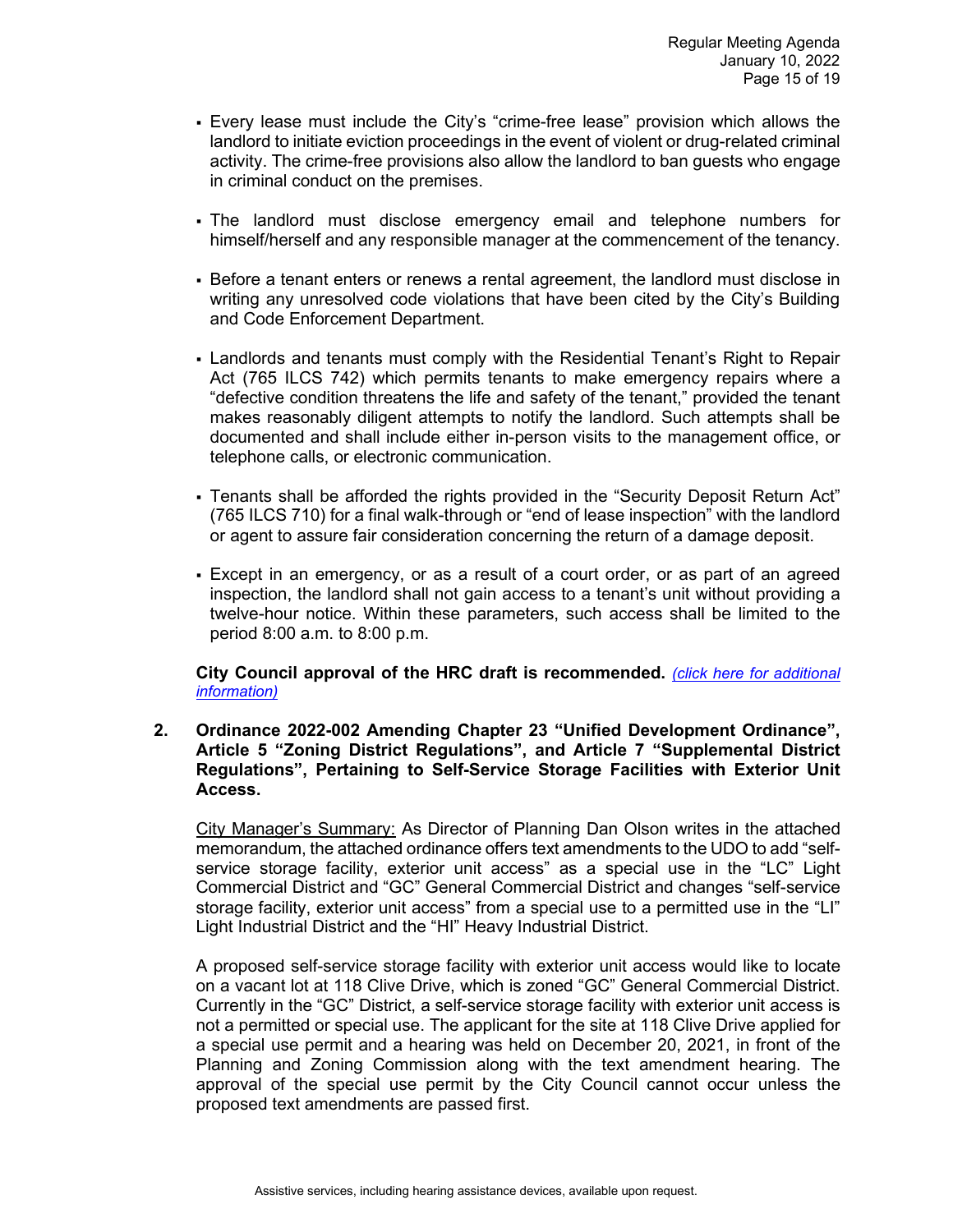In 2018 the City amended the UDO for several general purposes:

- To add indoor self-service storage facilities as a special use in the "LC" Light Commercial and "GC" General Commercial Districts.
- To allow indoor self-service storage facilities as a permitted use in the "LI" Light Industrial and "HI" Heavy Industrial Districts and outdoor self-service storage facilities as a special use in those districts.

The amendments approved in 2018 also included standards to make sure indoor and outdoor self-service storage facilities reviewed under a special use permit are located in appropriate areas; protect prime, existing retail space; and are compatible with the surrounding neighborhood.

The proposed amendments to the Unified Development Ordinance (UDO) are as follows:

- Amend Article 5.07.03 to add "self-service storage facility, exterior unit access" as a special use in the "LC" Light Commercial District.
- Amend Article 5.08.03 to add "self-service storage facility, exterior unit access" as a special use in the "GC" General Commercial District
- The special use procedure allows the City to review the specific site and to add conditions, if warranted. Self-service storage facilities with interior unit access are currently a special use in the "GC" District.
- Amend Articles 5.11.02 and 5.11.03 by changing "self-service storage facility, exterior unit access" from a special use to a permitted use in the "LI" Light Industrial District.
- Self-service storage facilities with exterior unit access are more similar to the permitted uses in the "LI" District than the special uses. The special uses in the "LI" District have more hazardous characteristics and include such uses as junkyards, recycling centers and sanitary landfills. Self-service storage facilities with interior unit access are currently a permitted use in the "LI" District.
- Amend Articles 5.12.02 and 5.12.03 by changing "self-service storage facility, exterior unit access" from a special use to a permitted use in the "HI" Heavy Industrial District.
- Self-service storage facilities with exterior unit access are more similar to the permitted uses in the "HI" District than the special uses. Like the "LI" District, the special uses in the "HI" District have larger potential impacts and hazardous characteristics and include such uses as junkyards, recycling centers, sanitary landfills and animal slaughtering facilities. Self-service storage facilities with interior unit access are currently a permitted use in the "LI" District.

The Planning and Zoning Commission considered the proposed text amendments at their regular meeting of December 20, 2021, and recommended the Council's approval by a vote of 5-0.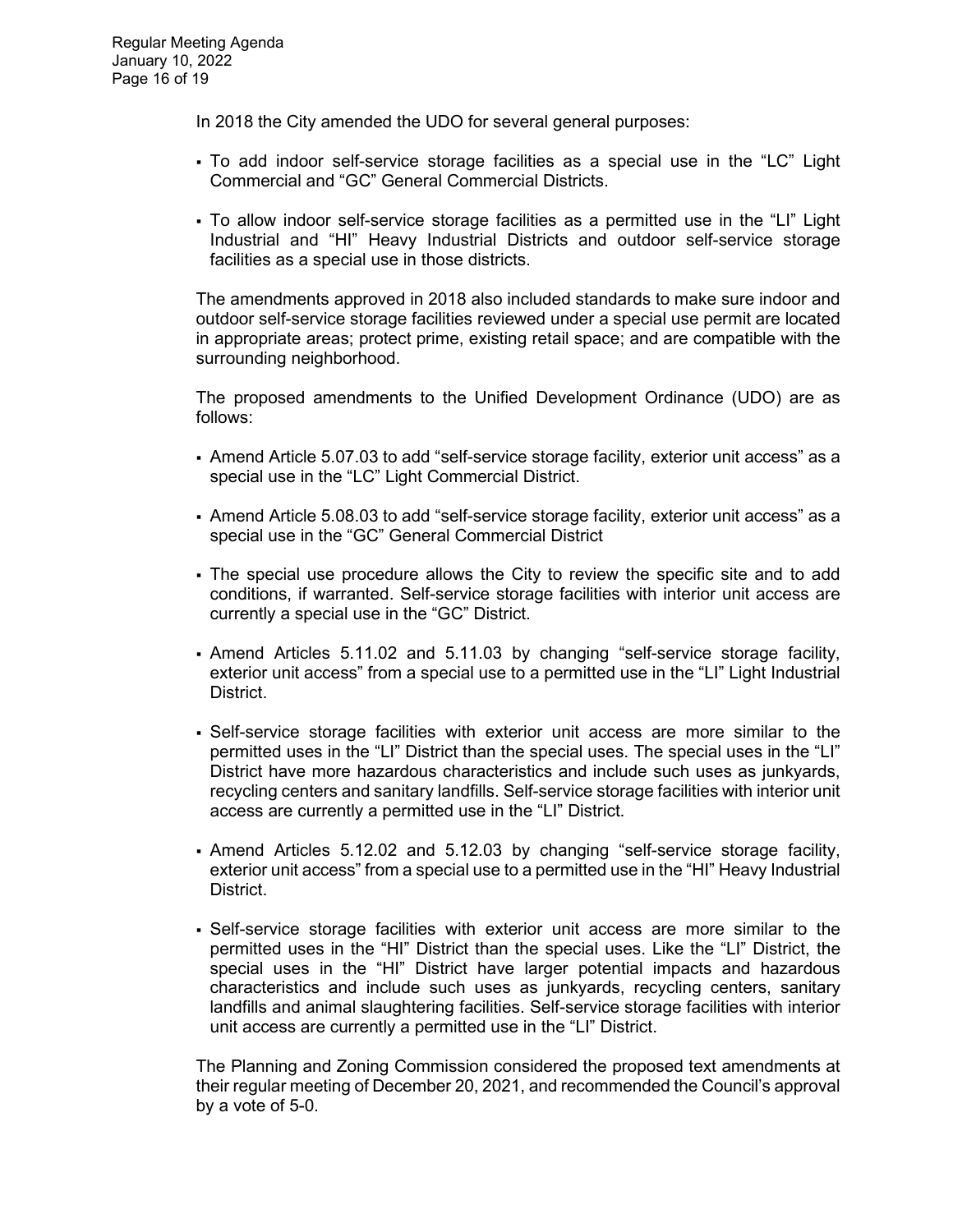**City Council approval of the Planning & Zoning Commission recommendation is requested.** *[\(click here for additional information\)](https://www.cityofdekalb.com/DocumentCenter/View/13411/18-Ord-2022-002)*

## **3. Ordinance 2022-003 Approving a Special Use Permit for a Self-Service Storage Facility with Exterior Unit Access to be Located at 118 Clive Drive (Haywell, LLC).**

City Manager's Summary: The petitioner, Haywell, LLC represented by Tim Hayden, is requesting approval of a special use permit for a "self-service storage facility, **exterior unit access**" at 118 Clive Dr. on Lot 1 of the Elliott Business Park Subdivision. The subject lot is located at the northeast corner of E. Lincoln Highway and Clive Drive. The proposed facility will have 169 total storage units of varying sizes.

Consumer self-storage has been on the rise in DeKalb County and the inquiries to the City about self-storage facilities have increased over the past year. The City recently approved a special use permit for a 189-unit self-service storage facility, **interior unit access** (climate controlled) at 1700 Sycamore Road. Mr. Hayden operates a 132-unit self-storage facility in Sycamore on Dosen Drive, just to the west of Peace Road, and also operates self-storage facilities in Rochelle, Bryon, Kirkland and Davis Junction.

Mr. Hayden's supporting materials mention a particular demand for smaller sized units of 150 sq. ft. and below. Each unit in the proposed facility would have its own lockable metal roll-up door, and sizes would vary from approximately 50 sq. ft. (5'x 10') to 300 sq. ft. (10'  $\times$  30'). The business would not be staffed by an employee but there would be secured electronic access for all renters, with security cameras located throughout the grounds. No goods would be offered for retail sale and the storage of hazardous materials would be strictly prohibited. The plans propose buildings with pitched roofs and masonry materials for the elevations facing E. Lincoln Highway. The applicant plans to lock the entrance gate from 10:00 p.m. to 6:00 p.m., although this would not be required by the City's codes. Finally, no outside storage would be permitted.

The final plat for the Elliott Business Park Subdivision was approved in 2009 and the subject lot has been vacant for 12 years. The rear lot in the subdivision which abuts the Union Pacific right-of-way (Lot 3) is zoned 'HI" Heavy Industrial District and Lots 1 and 2 are zoned "GC" General Commercial District. The final plat for the Elliott Business Park Subdivision established a 40-foot building setback along Clive Drive and a 50-foot building setback along E. Lincoln Highway and for the north and east property lines. The proposed self-storage buildings would meet the setback requirements established on the plat.

Access will be provided off Clive Drive, which will have a security gate. There will be no water or sanitary service to the site. Stormwater will be provided in a detention basin on the east side of the lot and will discharge into the system along E. Lincoln Highway, which is under the jurisdiction of IDOT. The City Engineer has received an approval from IDOT for the discharge, but IDOT is still reviewing the location of the proposed landscaped berm in relation to the IDOT ROW. A condition addressing this uncertainty is part of the Ordinance approving the special use.

No parking spaces are provided on the site. There is a small office proposed at the northwest corner of Building A that will only be used when potential renters are visiting the site. Any employee going onto the property will park adjacent to the office and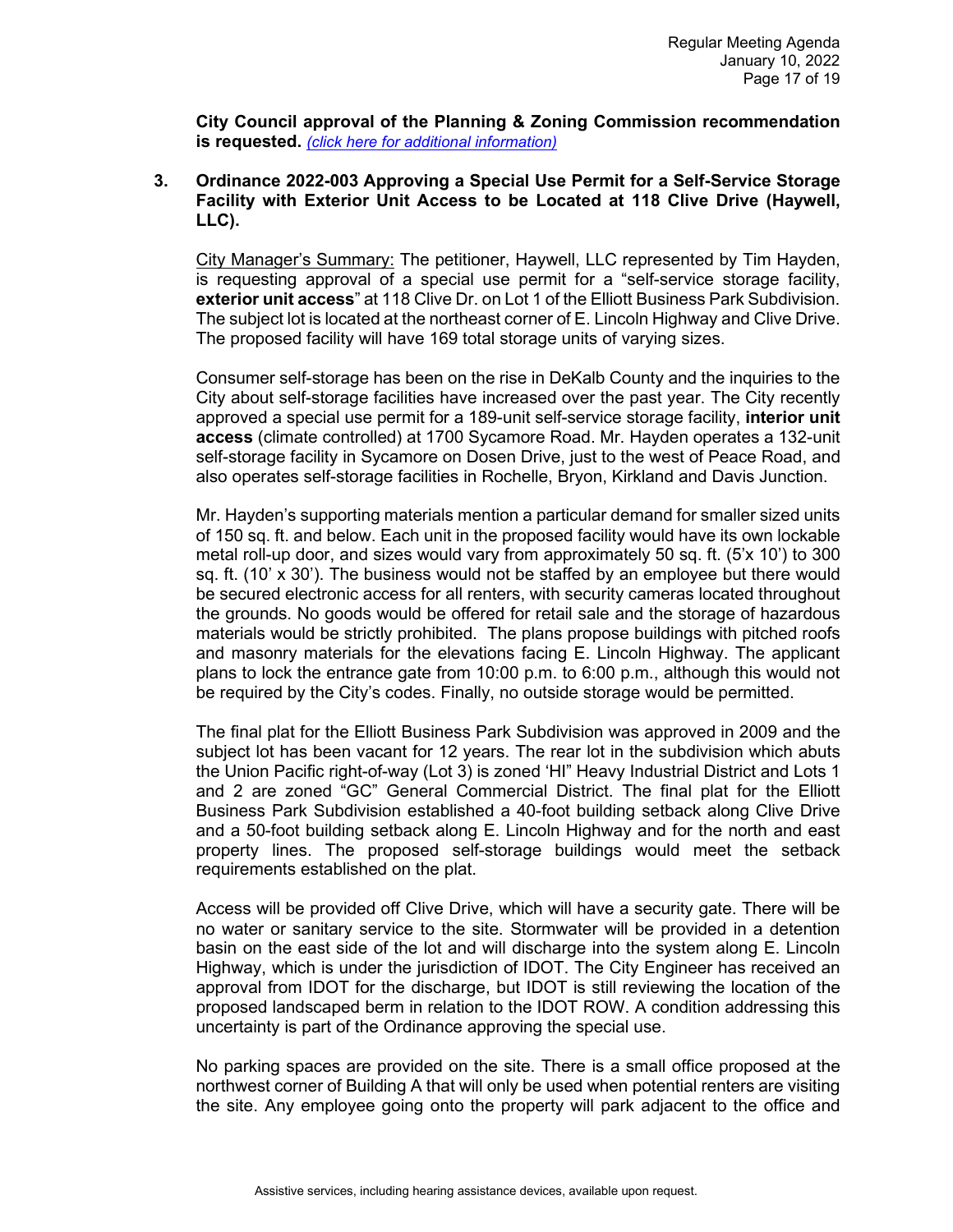customers will be parking in front of their storage units. The plans show a six (6) foot high ornamental fence along Clive Drive which will be reduced to four (4) feet to meet the UDO requirements. The pavement layout allows the City's first responders to navigate in the event of an emergency.

A landscape plan was provided and meets the minimum standards in the UDO. There are (11) 4" diameter trees that will be removed along E. Lincoln Highway and replaced with a combination of shade trees, evergreen trees and shrubs on top of a berm. There will be no landscaping on the east side of the site due to the placement of the detention basin and the existing vegetation to the east of the site. The quantity and species defined in the UDO have been met, and the proposed greenery will be distributed throughout the site to better screen the facility.

The Planning and Zoning Commission held a public hearing regarding Mr. Hayden's petition at their regular meeting on December 20, 2021. By a vote of 5 to 0 (Commissioners Wright and Maxwell were absent), the Commission recommended Council approval of a special use permit for a "self-service storage facility, exterior unit access" to be located on the subject property at 118 Clive Drive per the attached plans.

**City Council approval of the Planning & Zoning Commission recommendation is requested.** *(click [here for additional information\)](https://www.cityofdekalb.com/DocumentCenter/View/13412/19-Ord-2022-003)*

## **4. Ordinance 2022-004 Authorizing a Zoning Map Amendment from the "LC" Light Commercial District to the "SFR2" Single Family Residential District for 1421 E. Lincoln Highway.**

City Manager's Summary: The attached ordinance is intended to resolve a conflict between marketplace rules and City zoning codes. The single-family property in question has an underlying zoning of "LC," Light Commercial. The property was purchased by the current owner in 2015 and has been used as a single-family home since that time. The applicant notes that the property owner was not aware of the "LC" zoning when the home was purchased.

The present owner put the property up for sale on October 4, 2021, and entered into a contract with an interested buyer on October 9. However, the buyer's lender insists that the zoning of the property match the existing use of the property, since the City's zoning codes require that if a building is more than 50% destroyed by fire or other disaster, the use must resort to allowable uses in that zoning district. Although legal but non-conforming in its present condition, if the home needed to be re-built it would become illegal, non-conforming and would not meet current financial underwriting standards. Detached single-family homes are not allowable uses in "LC" zoning districts.

To resolve this conflict, the property can be rezoned, provided the new zoning is compatible with adjacent uses or the overall "flavor" of the neighborhood. In order to complete the sale with a mortgage, the applicant has applied to rezone the property to "SFR2".

There are several other homes along the north side of E. Lincoln Highway between Dodge Avenue and Home Drive that are zoned "LC." The "LC" zoning classification in this area has been in place for several decades; however commercial development